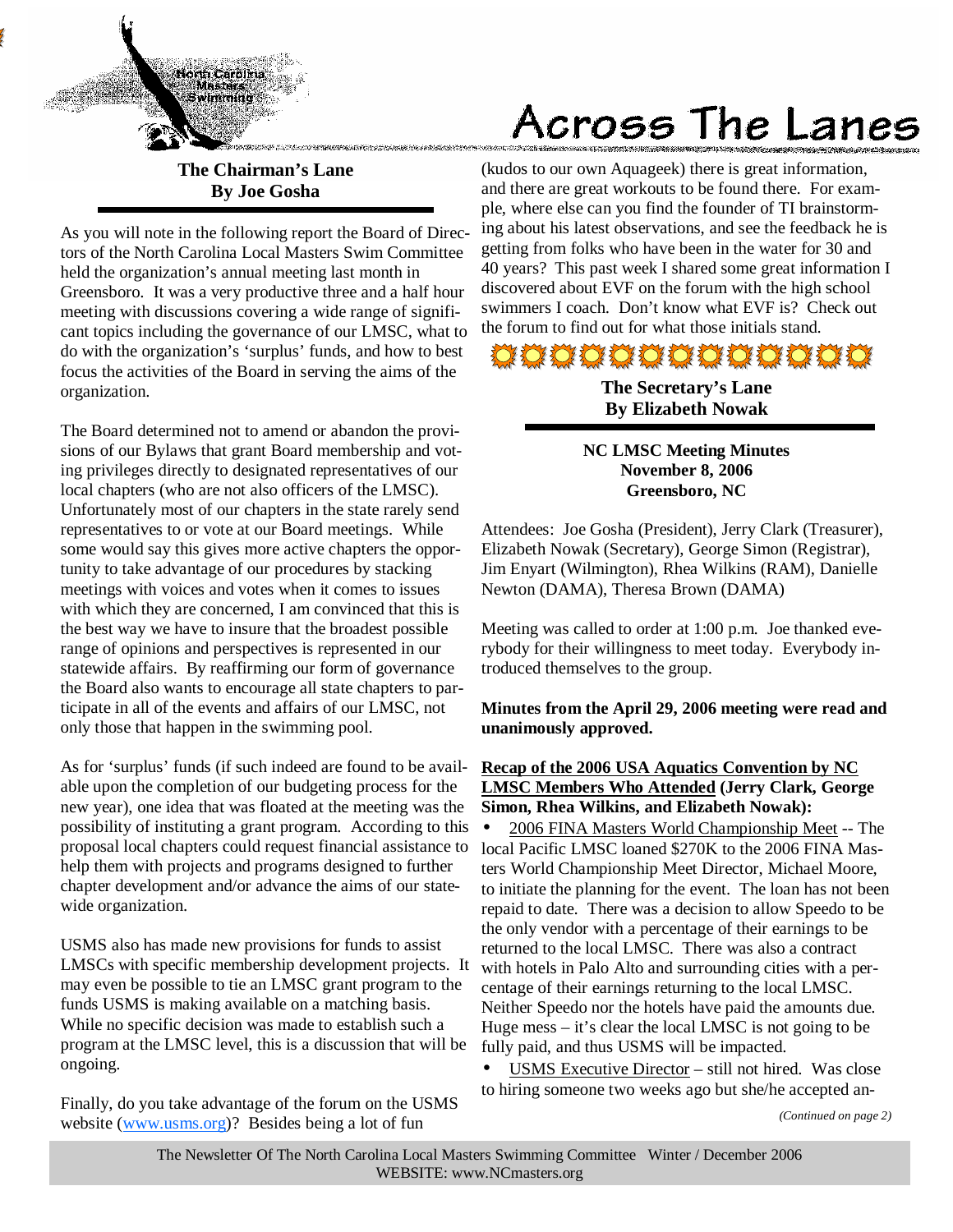#### *(Continued from page 1)*

other job. The search will continue.

Membership Update – USMS membership is flat at 42,000 members for 2006. Various ideas are being pursued to increase membership for 2007.

• Registration Update – USMS in the process of having all of the local LMSC's registrar's software upgraded for 2007 registrations.

Membership Dues - will be increasing \$5/member for 2008

• Insurance Committee – no longer a USMS committee. Will have a liaison going forward due to very few claims being filed which has kept premiums low which, in turn, has kept member dues low.

• Hospitality – Rhea was a tremendous help to the Michigan LMSC in the hospitality suite organizing lunch and snack sessions. Rhea was also commended in the most recent issue (Fall 2006) of USMS *Streamlines* newsletter for her efforts. Kudos to Rhea!!!

• Hill Carrow – was recognized as the only person at the convention who has attended for thirty years.

#### **Treasurer's Report ( Jerry)**

• 2006 total revenue year to date (YTD) (through November 1, 2006) =  $$11,005$  with total expenses =  $$10,489.24$ for a net income YTD of \$515.

• Request for Reimbursement from NC LMSC USA Aquatics Convention Attendees - Reimbursements of \$1,704.70 have been paid for reimbursable expenses incurred by Jerry Clark, Rhea Wilkins, Elizabeth Nowak, and George Simon. Hill Carrow requested to be reimbursed by the NC LMSC post-convention. This was not a budgeted expense. Traditional procedure for the NC LMSC is to send two voting delegates based on our LMSC size. The two delegates were Nowak and Wilkins. Clark's and Simon's expenses were mostly paid by USMS due to USMS board/committee chair positions they hold. Discussion surrounded whether Carrow's expenses were to be reimbursed by the NC LMSC. Two votes/motions were made:

- 1. Reimburse Hill Carrow 100% for 2006 convention expenses. Motion passed. Treasurer will reimburse Hill.
- 2. For all future USA Aquatic Conventions, any NC LMSC member who is a non-NC LMSC delegate who would like to attend convention and receive an LMSC subsidy for doing so must petition the NC LMSC Board of Directors with a written request for any such requested subsidy no later than the May 31st prior to the convention for Board consideration. Motion passed. New policy will be incorporated into the next draft of the NC LMSC Bylaws.
- Treasurer's FY06 year-to-date report was unanimously

approved.

• Discussion / ideas about what to do with the extra money in the NC LMSC bank accounts. The ideas shared included:

1. Develop a grant program to give local NC LMSC chapter's money to develop local programs to help promote future growth. USMS has allocated \$50,000 to a developmental program for which state LMSCs can apply;

2. Jointly work with the new MAC coach, Dave Marsh, on program development;

3. Bring in a VIP to one of the Masters swim meets; and/or 4. Start promoting Masters swimming at local events (e.g., health fairs, at age group swim meets, YMCAs, etc.)

#### Next step:

Need to draft 2007 budget (Jerry)

#### **Strategic Plan for NC LMSC**

#### Next step:

Need to draft a 2-5 year strategic plan for the NC LMSC in order to determine our financial needs going forward. Elizabeth will develop a template that will be used by the Board to start development specifically for 2007 and then to start laying the groundwork for future years.

#### **Bylaws for NC LMSC**

• Continued discussion about bylaw modifications from the draft that was approved and published on May 1, 2004. The May 1, 2004 version was then red-lined by Jerry Clark on October 13, 2006. This amended version was used for today's discussions.

• Changes agreed upon include:

1. Move Article IX on page 7 of the draft (with comments by Jerry and George) to Article XII, making appropriate adjustments to the numbering of the Articles.

2. Subsidies/Expense Reimbursement for USMS convention expenses:

- For all future USA Aquatic Conventions any NC LMSC member who is a non-NC LMSC delegate who would like to attend the convention, must approach the NC LMSC Board of Directors with a written request for subsidy no later than the May  $31<sup>st</sup>$  prior to the convention for consideration.
- Reimbursement for the allowed (by USMS) number of NC LMSC delegates would have their expenses reimbursed in accordance to the NC LMSC policy
- Reimbursement for any NC LMSC member who serves as a committee chairperson and/or member of the USMS Board of Directors shall be made for any costs that are not reimbursed by the USMS, subject to the *(Continued on page 3)*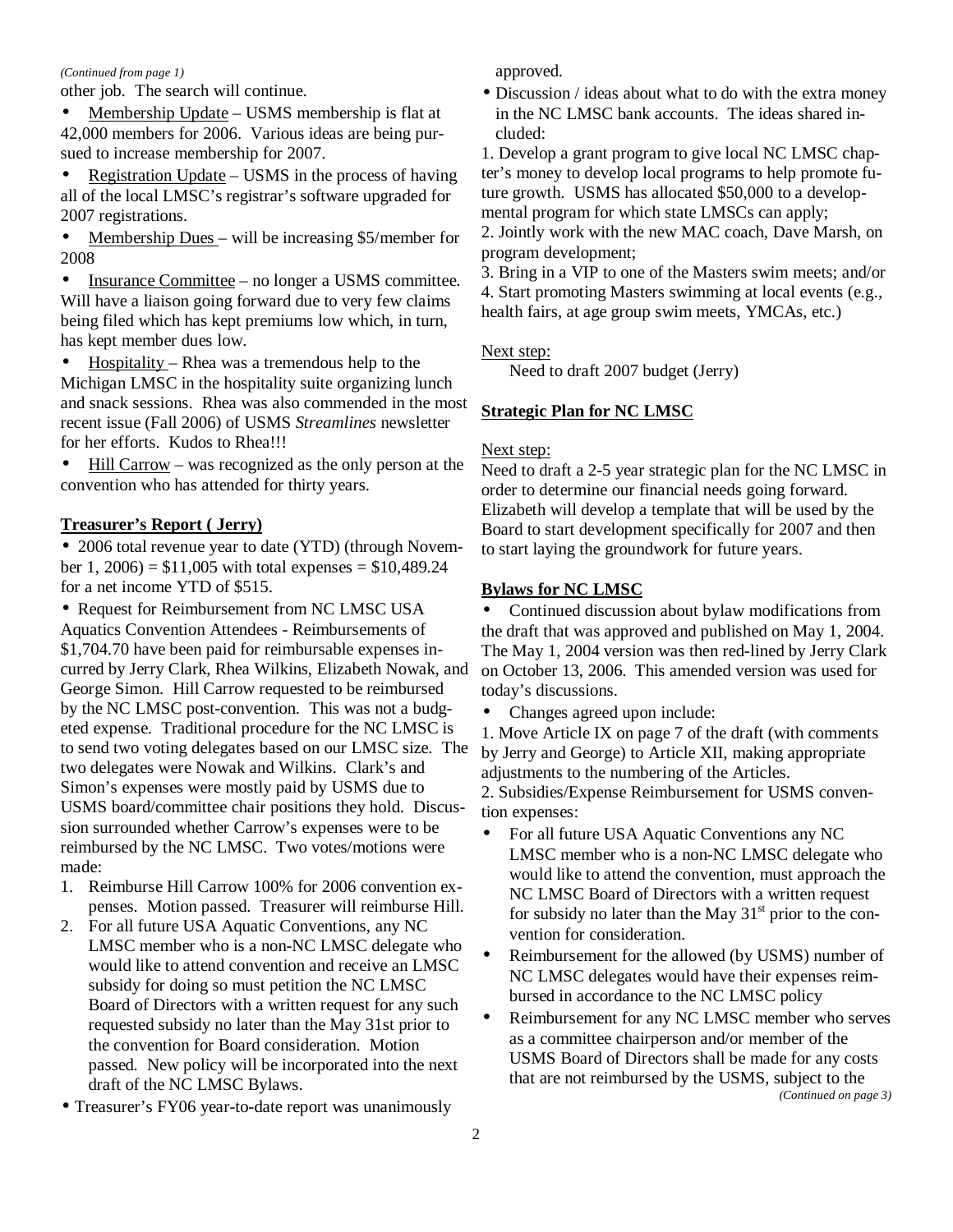#### *(Continued from page 2)*

NC LMSC policy.

3. Format on how Meet Directors must provide meet results for posting on web sited, etc.

- Computer operators at meets sanctioned by the NC LMSC must provide results in the prescribed manner stated in the USMS rule book and to provide a backup file of the meet results to the NC LMSC Top Ten Chairperson. The results are to be sent via email before the computer operator leaves the swim meet. Written instructions will be provided to the meet director to accomplish these tasks when he/she submits a request for a meet sanction. (See Jerry Clark's following article.)
- Reinstated the requirement that payment of \$100.00 to the LMSC for NC must be submitted with a meet sanction request. Eighty dollars of that amount will be reimbursed to the meet director within thirty days after the meet -- provided the meet director has complied with the requirements of the sanction pertaining to reporting the results.
- 4. Annual Awards for NC LMSC.
- The three awards for the NC LMSC membership will be the Volunteer of the Year, the Outstanding Female and the Outstanding Male Swimmer. The awards will be presented at the January meet in Charlotte. The Newcomer of the Year award will be discontinued. Some discussion took place about a Most Improved Swimmer award, but that failed to be voted on because the criteria were too subjective.

#### Next step:

 Joe will update the bylaws per the changes agreed to above and will distribute to group for final review and then approval at next Board Meeting.



# **The Registrar's Lane By George Simon**

#### A Rambling about USMS Membership

I have been North Carolina's registrar for so long I cannot remember, probably since August 1993, or at least I have files on my computer that date back that far. I can remember when I took over from Maury Schott in Greensboro. He said it was a simple job, maybe an hour a week or less to handle all of the registrations, HA HA!! My wife still reminds me that was what I committed to doing. I'm not complaining, just that this is the background for some of the following information . We had 600 members back then and have always hoped to exceed 800. We've come

close, but for 2006 our numbers declined from 789 in 2005 to 753 – not good !!!

As most of you know, I use email for the primary communications mechanism to our members, at least those who have provided email addresses. I update them as they change. I am a strong believer of no spam. Accordingly, I have implemented the mailing lists so it is difficult, but not impossible, to use the lists for emails other than from me. I may also start sending emails directly from my ID rather than a list server. The number of our emails blocked is significant due to all of the internet spammers keeping our "ncmasters.org" or "usms.org" server's address black listed.

I also started sending email renewal invoices from my ID. This approach saves about 50 cents per renewal as well as my time to create unique paper invoices, stuff the envelopes, and mail them to you. Also, since your information is already printed on the email renewal form, it is much easier for me to enter your permanent ID into the software for handling your renewal. I also log each person's check into a spread sheet, do some calculations based on money received for registrations and donations. Then I make sure that the funds received equal the number of swimmers I have registered, double checking to ensure no one's registration is overlooked.

I have some pet peeves, especially for those folks that mail in a registration, and their email address bounces a week later, or their address has changed without any notification. Another one is receiving a renewal in July or August when I know the swimmer could have been receiving the *USMS SWIMMER* magazine for all those months but let their membership lapse for six or more months. My biggest pet peeve is for the swimmer who wishes to swim in a meet, didn't renew their membership and then wants their renewal completed on the day before the meet.

Since USMS membership is on a calendar year basis, everyone's membership expires on December 31st. USMS allows renewals and new memberships to be accepted from November  $1<sup>st</sup>$  for the following year. Although this approach spreads out the work for me, it would be even nicer if you plan to renew, please renew during November and December in order that I do not have to continue sending out renewal emails or handling last minute desperation requests.

On-line registration hopefully will be available in late 2007 and 2008. I will still be processing memberships, figuring out funding, and mailing registration cards, but you will not have to mail in forms and can pay by credit card. As the *(Continued on page 4)*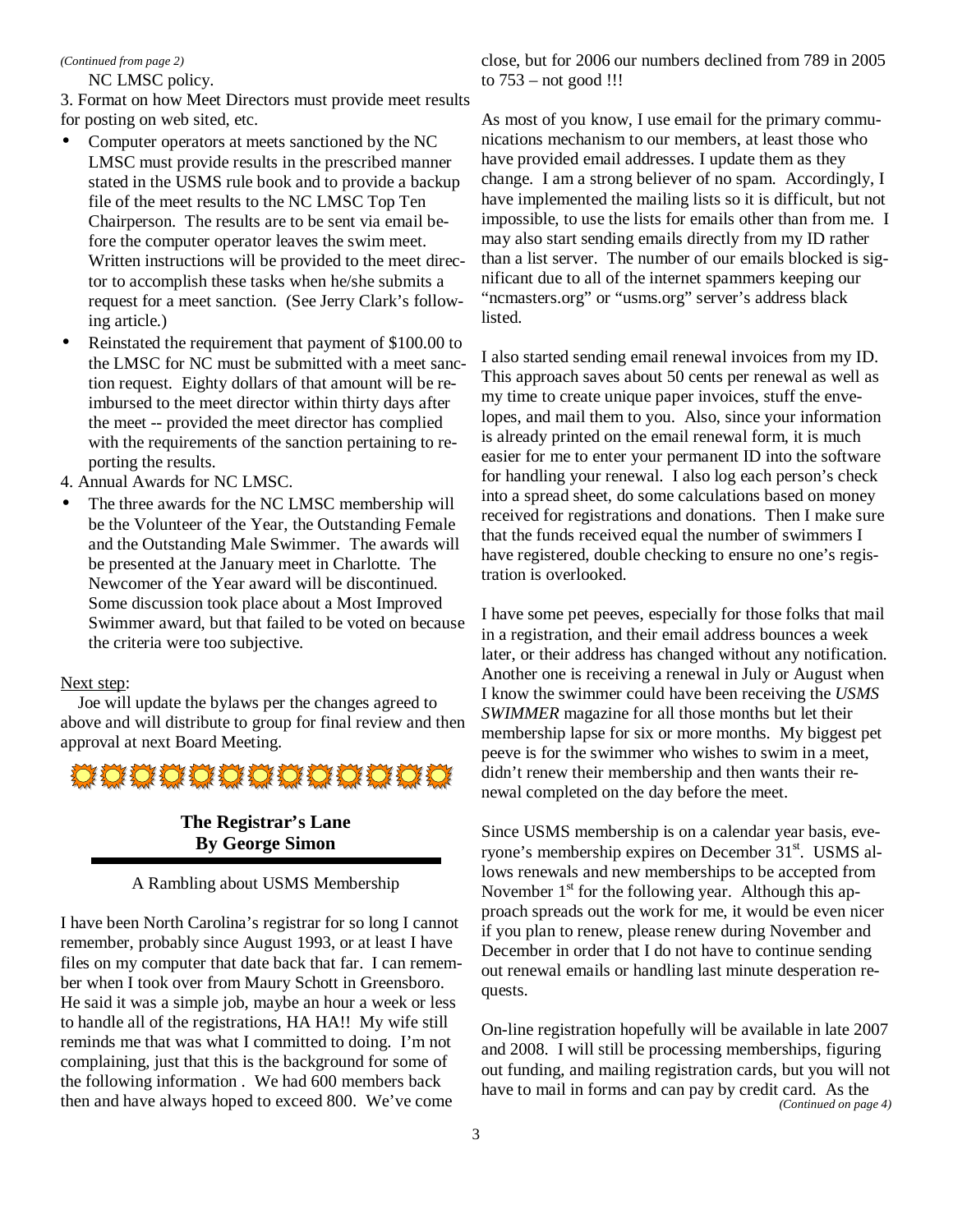#### *(Continued from page 3)*

USMS Registration Committee Chairperson I have been involved extensively with the effort at the national level. If USMS can find software contractors to create the necessary web pages to handle all fifty-three different LMSCs and their unique requirements, on-line registration should be a reality. Even so this effort is a major undertaking. Wish us luck.

Have an enjoyable Holiday Season and great 2007, maintain your health by continuing to swim, and those of you who have renewed for 2007, THANKS. For those who haven't renewed, USMS membership is a bargain, especially with your *USMS SWIMMER* magazine subscription, If your renewal isn't received by January  $15<sup>th</sup>$ , (better yet by December 31<sup>st</sup>) you will miss the March/April issue; so renew now. And for all of you, please recruit new members. Help NC achieve at least 800 for 2007. Forms are available at http://www.ncmasters.org/regforms.html



# **The USMS Board of Director's Lane By Jerry Clark**

For Meet Directors And Meet Computer Operators

USMS has a very active "Current Top Times" page on its website (www.usms.org) which is found by clicking on the Competition tab of the opening page when you access the website.

If your meet uses Hy-Tek's *Meet Manager* or *Team Manager* please read and print the following instructions in order that your computer operator can forward your meet results immediately upon completion of your meet to the addresses listed below. This will allow our Top Ten person to do his work more quickly as well as have the results posted on the NCMS website, the Dixie Zone website and the USMS Current Top Times section of the USMS website. For those who achieve top ten times, it hastens the voluminous scanning of meet results by the person in Minneapolis who prepares the list of USMS Top Ten achievers each year.

The following was sent from Bob Matlack with Hy-Tek. Hopefully the computer guys who use *Meet Manager* will be able to follow the keystrokes without difficulty.

#### 1. To put results in proper order:

Publication order - that's easy (literally) - Select "Reports", "Results", select "all events", "Triple Column" may be chosen (as opposed to single or double), click on the "Include in Results" tab, and I would add in records (time standards also if desired). Click on the "Splits/Sort Order" tab, select "Cumulative" under splits, and "Publication Order" under sort order.

#### 2. To send these results to others:

*To create the sdif file: Click on "File", "Export Results for Team Manager or Swims". This will create a zipped file containing two files: a CL2 file with results, and an HY3 file with results. The HY3 is the newer format now used by Team Manager; the CL2 is the older format.* 

*Then the user has to unzip the file or extract the CL2 file. If the operators use Windows Explorer (right click on "start", select "explore") and proceed to where they have saved the file - click on the file, and assuming WINZIP or some other software to unzip is used, the zip file will open. They then can view the files inside. The first one should be the CL2 file. They can confirm that by right clicking on it and going to properties. The file type will be CL2. Extract that file or drag and drop it to a place outside of the zipped file.* 

*Then, in Meet Manager click on "File", "Export", and "Convert a Hy-Tek Export CL2 File to SDIF". On the next screen select the folder the CL2 file is saved in, click on the file, and then click "open". Then select the drive and folder where you want to save the sdif file, and the file will be created and copied there.* 

#### 3. Here are addresses where to send the file immediately after the meet:

Webmaster for NC is George Simon (george.simon@mindspring.com); Top Ten person for NC is Henry Stewart (hstewart@hcwbenefits.com); Webmaster for Dixie Zone is Richard Brewer (1d945b@earthlink.net); and USMS Current Top Times (MeetResults@usms.org).

Once the results are in Publication Order and placed in a file, they can be sent simultaneously to the above four addresses. The computer operators can accomplish these keystrokes fairly fast if they're familiar with Meet Manager; so it's not hard to complete this necessary task before they leave the meet.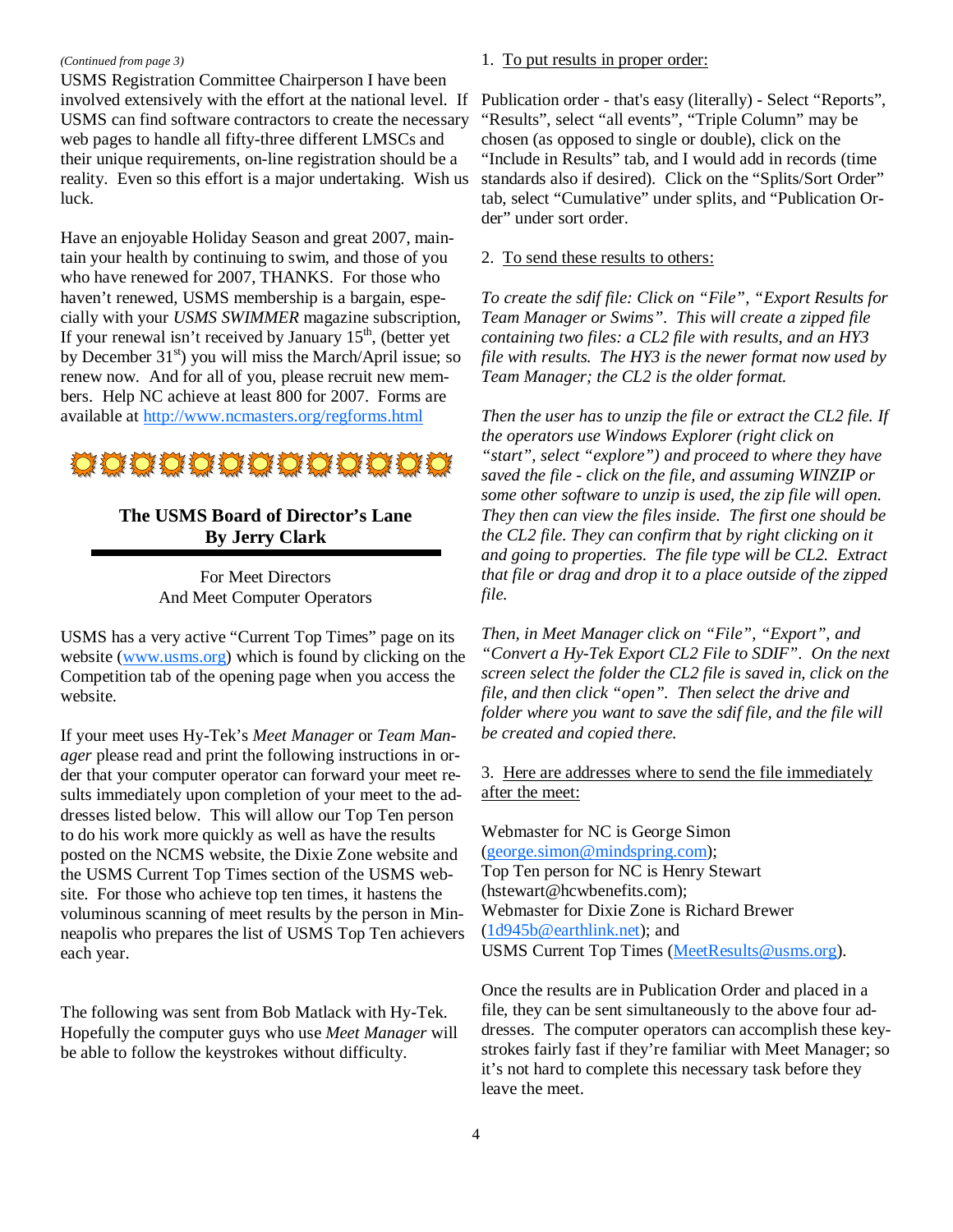## **NC Masters' Lanes**

#### **First Annual Steve Barden Memorial Swim Meet and Open Water Swim**  By Ruth Battle

The First Annual Steve Barden Memorial Swim Meet and Open Water Swim were held on September 23- 24. The Asheville Masters swim team hosted this meet in remembrance of the late Steve Barden, Asheville's original Masters swimmer who passed away in the summer of 2005. Steve's fellow teammates will always remember him for his extreme passion for the sport, his relentless spirit, and commitment to the water. Despite several physical setbacks, Steve always returned to the pool in record time. This is why Steve will always be in the thought and hearts of his teammates forever.

The swim meet was held on the beautiful campus of the Asheville School. More than 100 swimmers came from as far north as Canada and as far south as Florida. An all 200 yard breaststroke relay was held at the end of the day, Saturday, in honor of Steve's favorite event. All the swimmers gathered around the starting end of the pool, and randomly formed relays mixing teams, sexes, and ages. The top two relay teams won awards -- fun was had by all!

#### **The Open Water Swim**  By Jim Hinton

I have been swimming with US Masters for the past three years in Asheville with Coach Kemp Battle and his wife Coach Ruth. Prior to that I was fortunate enough to live in Bermuda for sixteen years where I not only swam but also helped orchestrate open water swimming events. Because of my past experience I was nominated to arrange Asheville's first open water event at Biltmore Lake for the Steve Barden Memorial Swim Meet. I thought it would be a piece of cake to organize, but was I ever wrong. After receiving a twenty-page manual from USMS on how to organize an open water event I was grateful I work out of my home and have a flexible schedule! Setting up Porta-Potties, Kayakers and First Aid were painless next to following all of those wonderful and mandatory rules and regulations! Just to make it extra complicated I believe we were one of the first to combine an open water with two days of short course pool events. This arrangement meant two separate sanctions were required.

At the end of the day or shall I say several months later all the details were complete. The open water swim went off without a hitch due mainly to all the great volunteers working the event. It was very fulfilling to see all the pieces come together and watch the volunteers perform their particular activities so well. We were all a little nervous about weather conditions in Asheville in late September, but the lake temperature warmed up to be 74 degrees on race day, and there were no complaints. I am sure the thirty-six swimmers who did participate in the open water portion of the Steve Barden Memorial Swim Meet will spread the word about what a wonderfully picturesque location Asheville can be in late September. I hope to fill the lake with 100 swimmers in 2007, and I will be one of them! (Editor's Note: Read Jim's interesting account of his "Open Water Swimming in Bermuda" in our March 2005 *Across The Lanes* http://www.ncmasters.org/atlmar05.pdf)

|                     | Steve Barden Memorial Open Water Swim Meet |                |         |                                   |                    |            |          |
|---------------------|--------------------------------------------|----------------|---------|-----------------------------------|--------------------|------------|----------|
| Women               |                                            |                |         | Men                               |                    |            |          |
|                     | 825 Yard Freestyle                         |                |         |                                   | 825 Yard Freestyle |            |          |
| 18-24               | Morris, Marla                              | Unattached     | 16:57.3 | 18-24                             | Adriatico, Juan    | GYMS-SC    | 13:14.40 |
| 25-29               | Lewis, Jennifer                            | RAM-NC         | 14:47.7 | $25 - 29$                         | Haberman, Brandon  | RAM-NC     | 13:26.32 |
| 30-34               | Booth, Shelley                             | AMS-NC         | 14:57.8 | 30-34                             | Su. Billy          | RAM-NC     | 12:34.56 |
| 40-44               | Flemng, Amy                                | Unattached     | 13:36.8 | 45-49                             | Adamson, Kenet     | AMS-NC     | 14:04.34 |
|                     |                                            |                |         | 50-54                             | Snell, Tom         | HHAC-SC    | 13:19.73 |
|                     |                                            |                |         | 65-69<br>AWSM-NC<br>Barnes, Mikal |                    |            | 20:17.13 |
| 1650 Yard Freestyle |                                            |                |         | 1650 Yard Freestyle               |                    |            |          |
| 25-29               | Johnson, Shandra                           | RAM-NC         | 22:42.7 | $25 - 29$                         | Medendorp, Mark    | TMS        | 24:46.77 |
|                     | Barden, Diana                              | AMS-NC         | 27:45.7 | 30-34                             | Walker, Austin     | AMS-NC     | 25:06.93 |
|                     | Hawley, Kate                               | RAM-NC         | 28:14.1 |                                   | Fennell, Josh      | GYMS-SC    | 26:25.05 |
|                     | Amweg, Meri                                | TMS            | 31:05.5 | 35-39                             | Cook, Matthew      | AMS-NC     | 25:32.70 |
| 30-34               | Allen, Juliet                              | THAT-NC        | 28:01.0 |                                   | Vess, Eric         | Unattached | 29:48.68 |
| 35-39               | Reamy, Suzanne                             | HHAC-SC        | 33:03.8 |                                   | Reamy, C J         | Unattached | 38:21.83 |
| 40-44               | McKenzie, Susan                            | NCMS-NC        | 28:21.3 | 40-44                             | Mangrum, John      | RAM-NC     | 26:58.60 |
| 45-49               | Batchelor, Robin                           | NCMS-NC        | 25:52.7 |                                   | Bridges, David     | GYMS-SC    | 27:03.63 |
| 50-54               | Sims, Ann                                  | NCMS-NC        | 27:53.2 |                                   | Roerden. Jeffrey   | RAM-NC     | 29:17.70 |
|                     | Rogers, Jennie                             | AMS-NC         | 29:43.0 |                                   | Taber, Tom         | GYMS-SC    | 30:51.36 |
|                     | Medearis, Rebecca                          | <b>CSM</b>     | 35:38.7 | 45-49                             | Wright, Steve      | HHAC-SC    | 23:22.03 |
| 55-59               | Cutler, Martha                             | NCMS-NC        | 37:55.1 | 50-54                             | Ferroggiaro, Fred  | NCMS-NC    | 23:04.99 |
| 70-74               | Tucker, Beverley                           | <b>FACT-FL</b> | 44:32.6 | 55-59                             | Blackford, Doug    | Unattached | 44:38.64 |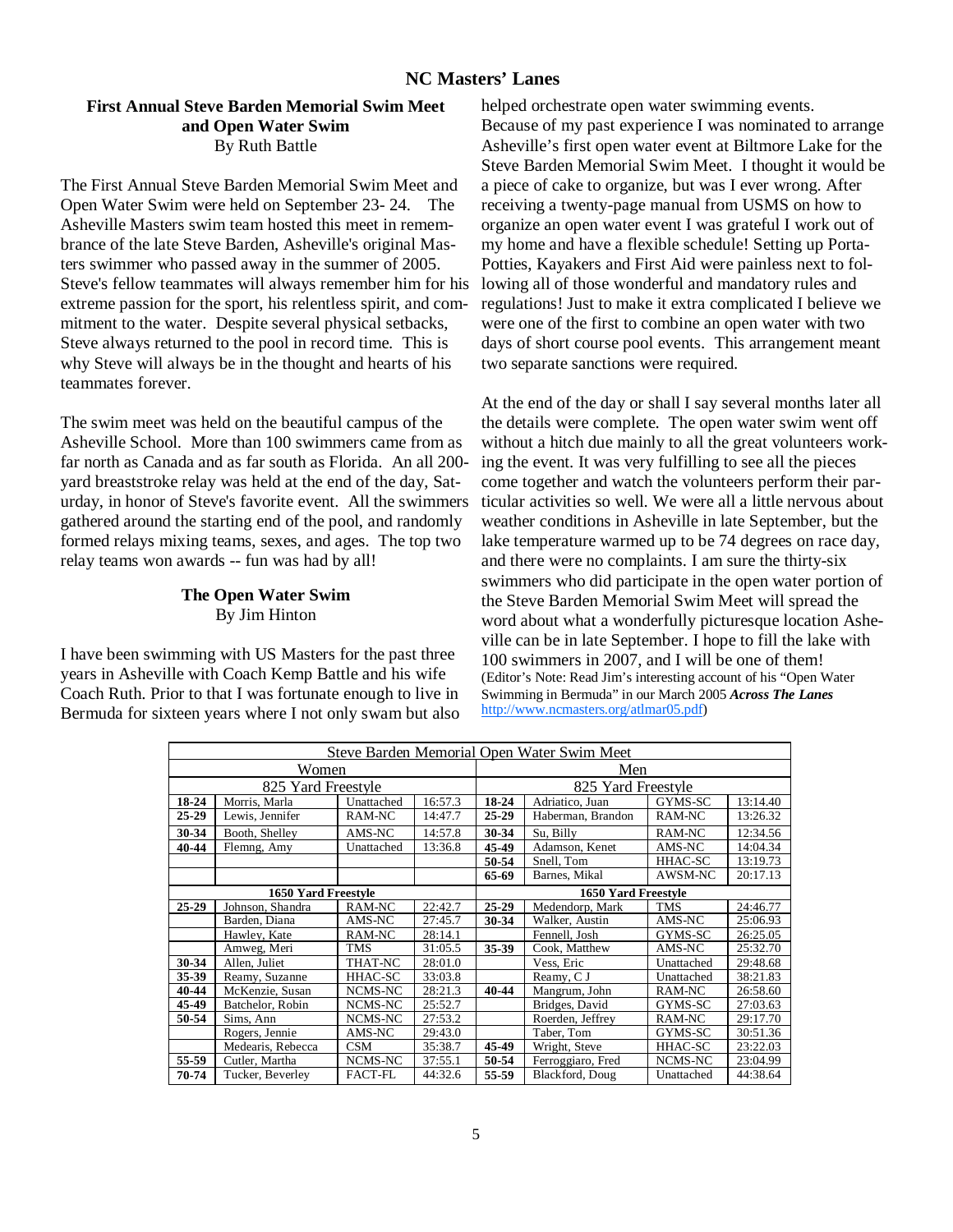# **NC Masters' Lanes**

| <b>AGE GROUP</b><br><b>HIGHPOINT WINNERS</b> |                         |         |                       |  |  |  |
|----------------------------------------------|-------------------------|---------|-----------------------|--|--|--|
|                                              | WOMEN                   |         | <b>MEN</b>            |  |  |  |
| 80-84                                        | <b>Betsy Montgomery</b> | 80-84   | Jim Scherbarth        |  |  |  |
| 75-79                                        | Pat Dockendorf          | 75-79   | Dick Webber           |  |  |  |
| 70-74                                        | <b>Beverley Tucker</b>  | 70-74   | <b>Richard Erler</b>  |  |  |  |
| $60 - 64$                                    | Nancy Anderson          | 65-69   | <b>Mikal Barnes</b>   |  |  |  |
| 55-59                                        | Martha Cutler           | $60-64$ | <b>Richard Abbott</b> |  |  |  |
| 50-55                                        | Jennie Rogers           | 55-59   | <b>Steve Conover</b>  |  |  |  |
| 45-49                                        | Robin Batchelor         | 50-54   | Tom Snell             |  |  |  |
| $40 - 44$                                    | Adrienne Kramer         | 45-49   | <b>Walt Bowser</b>    |  |  |  |
| $35 - 39$                                    | Dana Greene             | 40-44   | Jeffrey Roerden       |  |  |  |
| $30 - 34$                                    | <b>Shelley Booth</b>    | 35-39   | <b>Matthew Cook</b>   |  |  |  |
| $25-29$                                      | Shandra Johnson         | $30-34$ | Josh Fennell          |  |  |  |
| 18-24                                        | Svitlana Kulakova       | $25-29$ | Brandon Haberman      |  |  |  |
|                                              |                         | 18-24   | Juan Adriatico        |  |  |  |

**The First Annual Steve Barden Memorial Swim Meet and Open Water Swim (Continued)** 

# USMS 2006 TOP TEN FOR LONG COURSE METERS

Congratulations to the ten women and sixteen men from the North Carolina LMSC who made the Top Ten list for the 2006 LCM season. NC Masters had thirty-two swimmers participate at this year's World Masters Championships held at Stanford University. Numerous state and personal records were broken at this meet! Special recognition is merited for All-Americans Sue Walsh, Jose Merino, Jerry Clark, Dick Kitchell, John Kortheuer and Clark Mitchell who placed **first** in the nation for their age group in one or more events.

For more information on USMS Top Ten, visit the USMS web site at www.usms.org/comp/tt. Each person on this list is eligible to purchase a Top Ten patch with stroke segment. One stroke or relay segment comes with each patch, and a patch with a relay segment costs \$5.00. Additional stroke or relay segments cost \$1.25 each. Make checks payable to Lake Erie LMSC, and send your information and the check to: Tom Gorman, P.O. Box 43824, Richmond Heights, OH 44143.

If your name or an event is missing from this list, please contact Henry Stewart at (919) 417-0512, or email to hstewart@hcwbenefits.com.

|                      | 2006 USMS Top Ten LCM Relays for North Carolina LMSC |                                                                            |  |  |  |
|----------------------|------------------------------------------------------|----------------------------------------------------------------------------|--|--|--|
| <b>AGE GROUP</b>     | PLACE / EVENT / TIME                                 | <b>TEAM</b>                                                                |  |  |  |
| Men 280-319          | $2nd / 200$ Free $/ 2:07.86$                         | Jerry Clark, Clarke Mitchell, Dick Webber, John Kortheuer                  |  |  |  |
|                      | 1st / 200 Medley / 2:21.46<br><b>WORLD RECORD</b>    | Clarke Mitchell, John Kortheuer, Richard Kitchell, Jerry Clark             |  |  |  |
| <b>Women 160-199</b> | 2nd / 200 Free / 1:54.49                             | Elizabeth Nowak, Ruth Battle, Elisabeth Deal, Susan Walsh                  |  |  |  |
|                      | $3rd / 200$ Medley $/ 2:12.07$                       | Susan Walsh, Elizabeth Nowak, Elisabeth Deal, Ruth Battle                  |  |  |  |
| <b>Women 240-279</b> | 6th / 200 Medley / 3:09.77                           | Suzanne Robbins-Bonitz, Sandra Kremer, Eugenia Rogers, Jeannie<br>Mitchell |  |  |  |
| <b>Mixed 160-199</b> | 6th / 200 Free / 1:50.47                             | Brian Goldman, Elisabeth Deal, Ruth Battle, Jose Merino                    |  |  |  |
|                      | 2nd / 200 Medley / 1:59.75                           | Susan Walsh, Jon Blank, Jose Merino, Elizabeth Nowak                       |  |  |  |
| <b>Mixed 280-319</b> | 6th / 200 Medley / $3:13.53$                         | Suzanne Robbins-Bonitz, Sandra Kremer, Dick Webber, Edward Weiss           |  |  |  |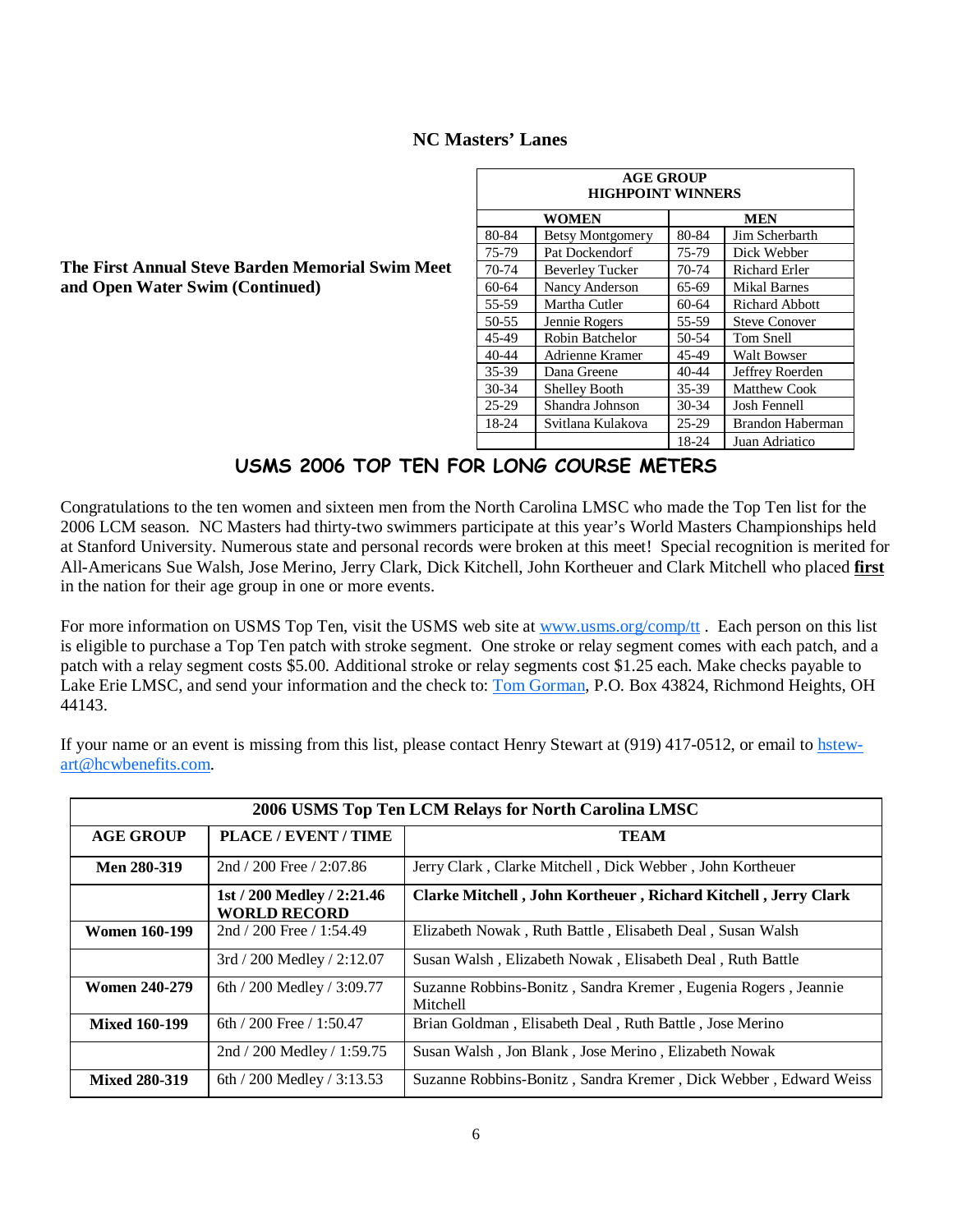# USMS 2006 TOP TEN FOR LONG COURSE METERS (Continued)

|                                            | 2006 USMS Top Ten LCM for North Carolina LMSC |                                                                                                                                                                   |  |  |  |  |
|--------------------------------------------|-----------------------------------------------|-------------------------------------------------------------------------------------------------------------------------------------------------------------------|--|--|--|--|
| <b>AGE</b><br><b>GROUP</b><br><b>WOMEN</b> | <b>SWIMMER</b>                                | PLACE / EVENT / TIME                                                                                                                                              |  |  |  |  |
| 25-29                                      | Vironica Schreiner                            | 2nd / 200 Breast / 3:07.78                                                                                                                                        |  |  |  |  |
| 30-34                                      | Erika Braun                                   | 2nd / 50 Free / 28.10; 2nd / 100 Free / 1:02.08; 4th / 50 Back / 33.64;<br>3rd / 100 Back / 1:11.98; 4th / 50 Breast / 37.55; 6th / 50 Fly / 31.65                |  |  |  |  |
| $40 - 44$                                  | Susan Walsh                                   | 3rd / 50 Free / 27.93; 3rd / 100 Free / 1:01.33; 1st / 50 Back / 32.40;<br>3rd / 100 Back / 1:11.23; 2nd / 50 Fly / 29.79                                         |  |  |  |  |
|                                            | <b>Elizabeth Nowak</b>                        | 10th / 200 Back 2:46.98; 6th / 50 Breast / 38.35; 5th / 100 Breast / 1:23.95;<br>10th / 200 IM / 2:43.71                                                          |  |  |  |  |
| 60-64                                      | Jeannie Mitchell                              | 10th / 400 Free / 6:34.03; 3rd / 50 Back / 42.92; 2nd / 100 Back / 1:31.61;<br>6th / 200 Back / 3:31.71                                                           |  |  |  |  |
| 65-69                                      | <b>Sally Newell</b>                           | 8th / 100 Back / 1:49.15; 5th / 200 Back / 3:53.76; 5th / 100 Breast / 1:54.87;<br>4th / 200 Breast / 4:02.65; 5th / 200 IM / 3:56.48                             |  |  |  |  |
| 70-74                                      | Sandra Kremer                                 | 8th / 100 Free / 1:42.78; 6th / 200 Free / 3:37.46; 5th / 400 Free / 7:46.63;<br>3rd / 800 Free / 15:52.17; 7th / 50 Breast / 1:00.82; 7th / 100 Breast / 2:09.43 |  |  |  |  |
|                                            | Suzanne Robbins-<br><b>Bonitz</b>             | 7th / 50 Back / 53.29; 8th / 100 Back / 2:04.50; 6th / 200 Back / 4:38.17                                                                                         |  |  |  |  |
| <b>MEN</b>                                 |                                               |                                                                                                                                                                   |  |  |  |  |
| 25-29                                      | Ivo Pavlov                                    | 8th / 50 Back / 30.94                                                                                                                                             |  |  |  |  |
| 30-34                                      | Jose Merino                                   | 9th / 50 Breast / 33.11; 9th / 100 Breast / 1:11.91; 2nd / 50 Fly / 26.10; 4th / 100 Fly /<br>59.01; 1st / 200 Fly / 2:18.22                                      |  |  |  |  |
| 35-39                                      | Andrew Farrell                                | 5th / 400 Free / 4:30.11; 6th / 800 Free / 9:23.59; 6th / 100 Back / 1:05.22                                                                                      |  |  |  |  |
|                                            | Lawrence Lee                                  | 8th / 1500 Free / 19:48.02                                                                                                                                        |  |  |  |  |
| 45-49                                      | Peter Hollett                                 | 8th / 400 Free / 4:38.16; 10th / 800 Free / 9:45.49                                                                                                               |  |  |  |  |
|                                            | Jonathan Klein                                | 6th / 50 Back / 30.59; 5th / 100 Back / 1:06.05; 9th / 50 Fly / 27.87                                                                                             |  |  |  |  |
|                                            | Jon Blank                                     | 10th / 50 Free / 26.29; 2nd / 50 Breast / 31.03; 3rd / 100 Breast / 1:10.23;<br>2nd / 200 Breast / 2:36.36; 6th / 50 Fly / 27.61; 6th / 200 IM / 2:24.26          |  |  |  |  |
| 50-54                                      | Fred Ferroggiaro                              | 8th / 800 Free / 9:45.09; 9th / 50 Back / 32.17; 4th / 100 Back / 1:08.65                                                                                         |  |  |  |  |
| 55-59                                      | <b>Richard Bober</b>                          | 2nd / 50 Back / 31.22; 2nd / 100 Back / 1:08.55; 1st / 200 Back / 2:34.85                                                                                         |  |  |  |  |
| 65-69                                      | Jerry Clark                                   | 3rd / 50 Free / 29.54; 1st / 100 Free / 1:07.81; 4th / 200 Free / 2:33.85;<br>5th / 400 Free / 5:30.08; 3rd / 800 Free 11:51.57                                   |  |  |  |  |
|                                            | Richard Kitchell                              | 1st / 100 Fly / 1:16.72; 1st / 200 Fly / 2:58.38                                                                                                                  |  |  |  |  |
| 70-74                                      | Clarke Mitchell                               | 2nd / 50 Back / 38.08; 2nd / 100 Back / 1:24.55; 5th / 200 Back / 3:22.32;<br>3rd / 50 Fly / 35.93; 8th / 100 Fly / 1:40.91                                       |  |  |  |  |
| 75-79                                      | Dick Webber                                   | 4th / 50 Free / 34.34; 4th / 100 Free / 1:19.46; 2nd / 50 Fly / 40.92                                                                                             |  |  |  |  |
|                                            | John Kortheuer                                | 1st / 50 Breast / 40.82; 1st / 100 Breast / 1:34.93; 1st / 50 Free 33.14                                                                                          |  |  |  |  |
| 80-84                                      | Jim Scherbarth                                | 6th / 50 Breast / 1:19.45                                                                                                                                         |  |  |  |  |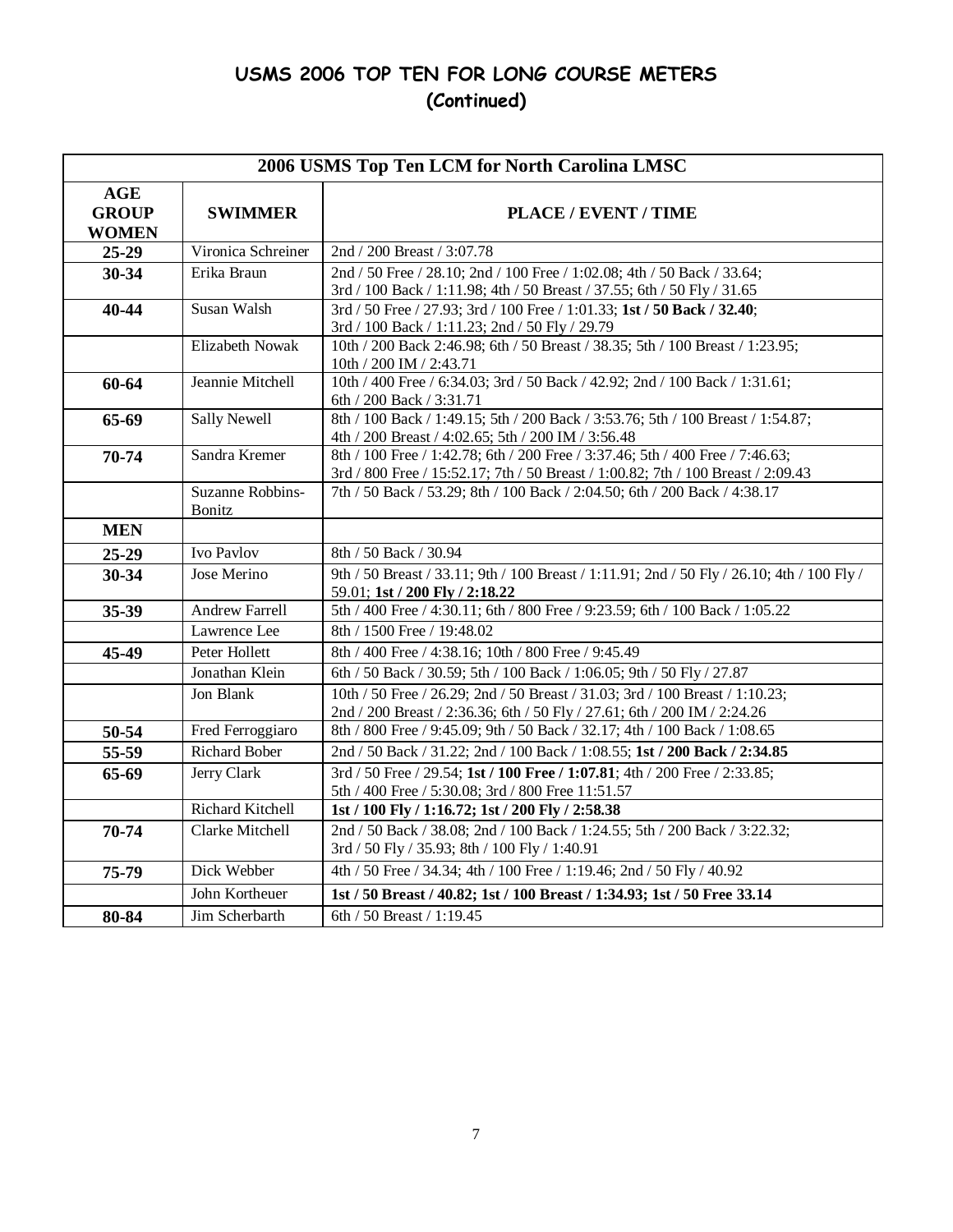# PERFORMANCE APTITUDES AND ATTITUDES

## **CROSS TRAINING FOR MASTERS SWIMMERS**  BY WAYNE GOLDSMITH

*Cross training can make fitness fun and provide you with limitless options to get in shape, keep in shape and improve your swimming.* 

Cross training is any form of physical activity—other than your primary physical activity, which for Masters swimmers would be swimming—that allows you to train and keep in shape. It is a great way to get fit, keep fit and help you improve your swimming performance. It allows you the opportunity to work on physical performance factors such as speed, strength and endurance in training environments other than the pool.

But before you go out and put on those jogging shoes or go to the local sporting goods store and buy that expensive bike, there are plenty of questions to answer:

Which cross training choices are best for swimming? What are the risks?

When should you do it?

Cross training is a great idea, but there are more choices available than there are colors of M&Ms! There's cycling, running/jogging, cross country skiing, walking, weight training, yoga, Pilates..Hey, you could do more cross training than actual swimming training!

#### **WHICH CROSS TRAINING CHOICES ARE BEST FOR SWIMMING?**

To answer this question, first think about swimming—I mean, *really* think about it. What physical abilities—i.e., performance factors—do you need to swim fast?

The key physical performance factors in swimming success are: Flexibility Strength Speed Endurance Coordination

Therefore, when looking for cross training options, look for things that help you to develop these performance factors. One way to do this is to take the SAT-no, not the Scholastic Aptitude Test. We're talking about the Swimming Appropriateness Test.

The SAT is a way of measuring how each of the more popular cross training options can potentially help you improve your swimming (see Chart #1). Each type of training has a score from 1-10 for each category (with 10 being the highest possible score). The maximum SAT score is 50 (5 categories x a maximum of 10 points in each category).

## **WHAT ARE THE RISKS?**

The SAT gives you an idea of which types of training will help your swimming. Once that is established, you should evaluate the positives, negatives and risks for the different types of training (see Chart #2).

| <b>TYPE OF TRAINING</b>    | CHART #1. Common Cross Training Options For Masters Swimmers And Their Relevance To Swimming<br><b>FLEXIBILITY</b> | <b>STRENGTH</b> | <b>SPEED</b>                                   | <b>ENDURANCE</b>                                                 | <b>COORDINATION</b> | <b>SAT SCORE*</b> |
|----------------------------|--------------------------------------------------------------------------------------------------------------------|-----------------|------------------------------------------------|------------------------------------------------------------------|---------------------|-------------------|
| Walking                    |                                                                                                                    |                 |                                                | $8+$<br>(depending on walking speed<br>and duration of walk)     |                     | 31                |
| Cycling                    | 6                                                                                                                  |                 |                                                |                                                                  |                     | 35                |
| <b>Weight Training</b>     |                                                                                                                    | 10              |                                                |                                                                  |                     | 40                |
|                            | (you should be stretching<br>before and after workouts<br>and between sets)                                        |                 | (depending on what type of<br>weight training) |                                                                  |                     |                   |
| Running/jogging            |                                                                                                                    |                 |                                                | 10                                                               | 6                   | 37                |
| Yoga                       | 10                                                                                                                 |                 | 6                                              |                                                                  | 10                  | 41                |
|                            |                                                                                                                    |                 |                                                | (can vary depending on<br>what type of yoga class<br>you choose) |                     |                   |
| <b>Cross CountrySkiing</b> | 6                                                                                                                  |                 |                                                | 10                                                               |                     | 37                |
| <b>Pilates</b>             | 10                                                                                                                 | 10              | 6                                              |                                                                  |                     | 41                |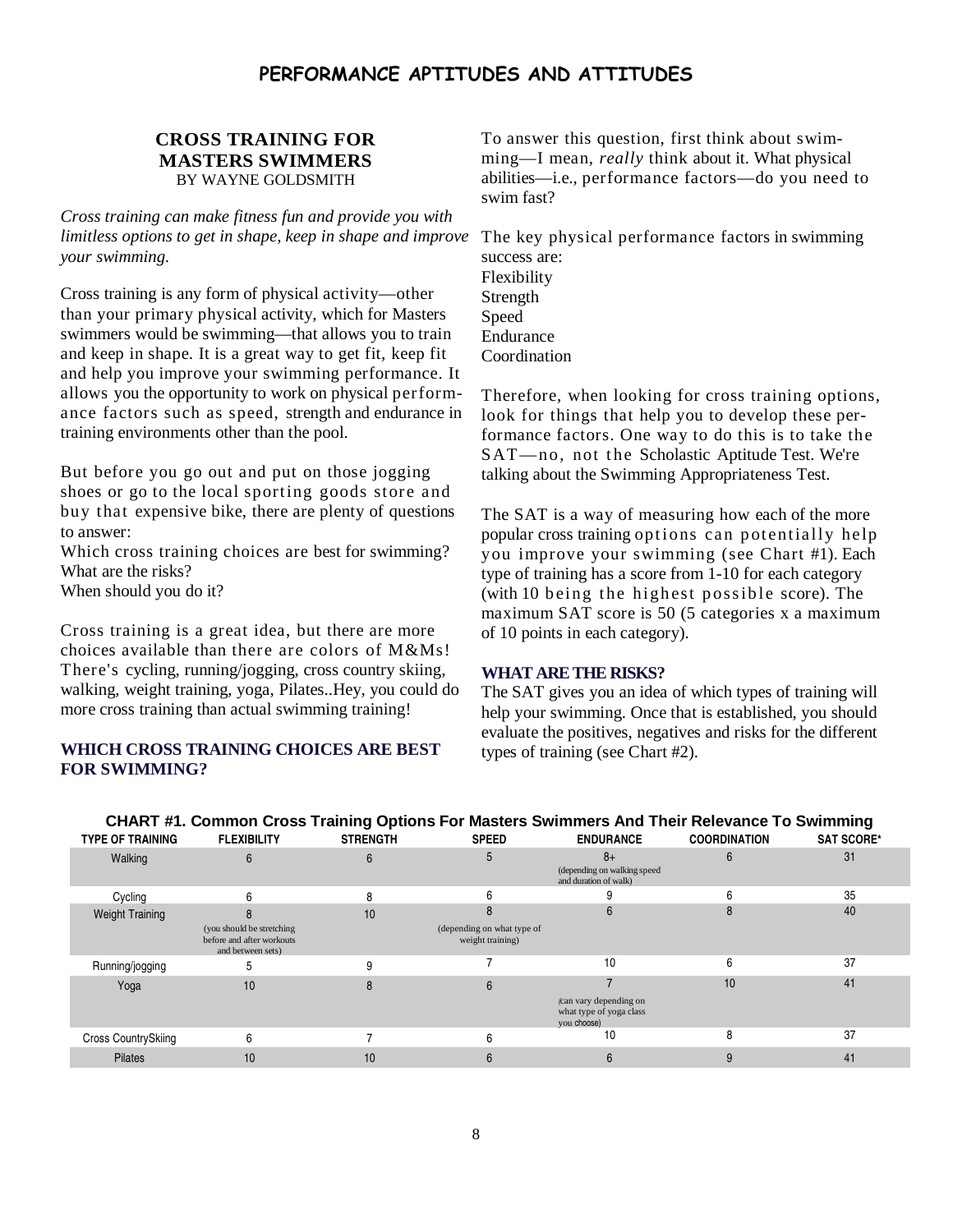| <b>CHART #2. THE UPS AND DOWNS OF POPULAR CROSS TRAINING OPTIONS</b> |                                                                                                                                                  |                                                                                                                                                                 |                                                                                                                                              |  |  |
|----------------------------------------------------------------------|--------------------------------------------------------------------------------------------------------------------------------------------------|-----------------------------------------------------------------------------------------------------------------------------------------------------------------|----------------------------------------------------------------------------------------------------------------------------------------------|--|--|
| <b>TYPE OF TRAINING</b>                                              | <b>POSITIVES</b>                                                                                                                                 | <b>NEGATIVES</b>                                                                                                                                                | <b>RISKS</b>                                                                                                                                 |  |  |
| Cycling                                                              | Great for leg strength and<br>aerobic fitness. Interesting<br>training environment-"the<br>Great Outdoors!                                       | Cost of getting a good bike (and<br>accessories) and having it set up<br>correctly for your individual<br>needs. Bike maintenance.<br>(Learn to change a tire.) | Potentially high from falls, ac-<br>cidents and other mishaps.                                                                               |  |  |
| Running/Jogging                                                      | Great for leg strength and<br>aerobic fitness. Interesting<br>training environment. Easy to<br>find somewhere to run any-<br>where in the world! | Cost of quality running shoes.                                                                                                                                  | Potential overuse injuries to<br>feet, ankles, knees, hips and<br>back due to poor running me-<br>chanics and/or doing too<br>much too soon. |  |  |
| <b>Cross Country Skiing</b>                                          | Great for leg strength and<br>aerobic fitness. Interesting<br>training environment-<br>Aspen, Whistler, etc.                                     | Cost of ski equipment. and<br>accommodations, lift tickets,<br>etc. (unless you live in a<br>"snowy" climate).                                                  | Need to take care in harsh<br>conditions. Don't ski alone!                                                                                   |  |  |
| Walking                                                              | Can be done anywhere.                                                                                                                            | None.                                                                                                                                                           | Low-be careful of traffic,                                                                                                                   |  |  |
| Weight Training                                                      | Great for strengthening<br>swimming muscles to im-                                                                                               | Cost of buying training<br>equipment or gym member-                                                                                                             | Potentially high UNLESS<br>you take time learning cor-                                                                                       |  |  |
| Yoga                                                                 | Great for flexibility, coordina-<br>tion, balance, developing strength                                                                           | Cost of yoga classes                                                                                                                                            | Low                                                                                                                                          |  |  |
| Pilates                                                              | Great for flexibility, coordina-<br>tion, balance, developing strength<br>and core stability                                                     | Cost of Pilates classes.                                                                                                                                        | Low                                                                                                                                          |  |  |

#### **WHEN SHOULD YOU DO IT?**

Now that you've decided which cross training options suit your needs, your budget and your lifestyle, how do you fit them into your week? Here are some general rules to follow:

*Put first things first.* If you have scheduled a swimming session and cross training session on the same day, do the swim first—when you are relatively fresh and unfatigued.

*Avoid things that will negatively impact your swimming.* If you are finding that jogging is giving you injuries that keep you out of the water, maybe you should look. for another cross training option. Cross training is supposed to help your swimming, not hinder it.

*Mix and match.* Can you combine cross training options with swimming? Can you walk, jog or cycle to and from the pool? Can you do "mini-triathlons"—i.e., do a

swim session, cycle home, then go for a jog or walk around the block?

# *Fatigue is fatigue is fatigue.* If you work hard cycling and go to the pool feeling

tired, flat and fatigued, you will swim poorly Your body will respond magnificently to a balanced program of swimming and cross training—if you give it time to adapt.

*Plan, plan, plan.* Fitting cross training into your busy lifestyle means planning meals, clothing, equipment and other logistics in advance.

Wayne Goldsmith is the former sports science coordinator for Swimming Australia and currently a High Performance Swimming Consultant. Reprinted with permission of *Swimming World Magazine;* "Cross Training For Masters Swimmers"; Wayne Goldsmith; *Swimming World Magazine*; September 2006, Volume 47 No. 9; pages 29-30.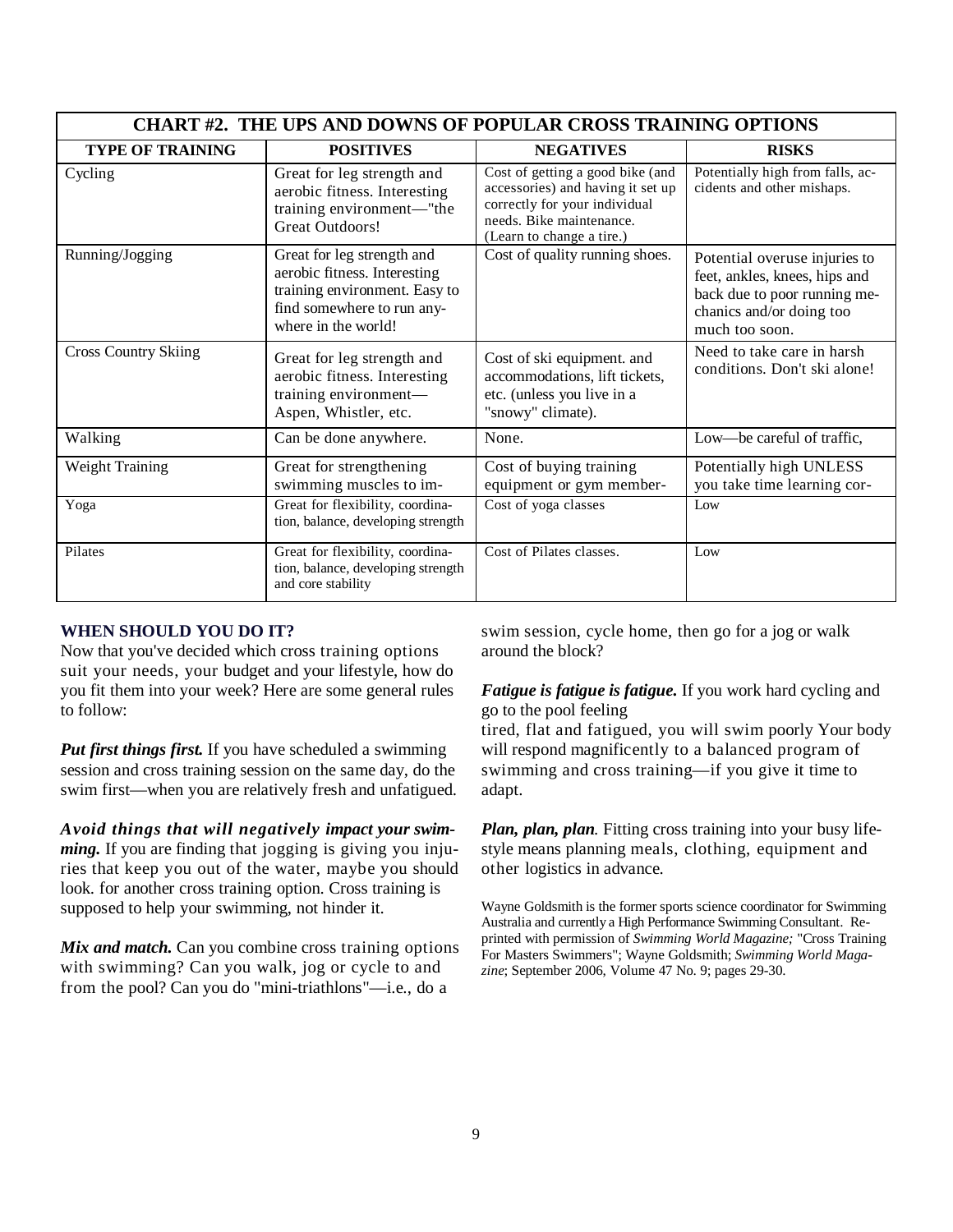# UPCOMING LOCAL 2007 MASTERS SWIMMING EVENTS

| <b>DATE</b>                | <b>EVENT</b>                                                  | <b>LOCATION</b>                                            | POINT OF CONTACT                                                      |
|----------------------------|---------------------------------------------------------------|------------------------------------------------------------|-----------------------------------------------------------------------|
| $1/27/2007-$<br>1/28/2007  | 33rd Annual Sunbelt Short<br>Course Championships ###         | Mecklenberg Aquatic Center<br>Charlotte, NC                | Bernie White and Ken Johnson (704/364-<br>2141)                       |
| $2/3/2007 -$<br>2/4/2007   | George Fissette South Carolina SCY<br>Championships.          | Mount Pleasant SC                                          | Bob Menches, fishheadbarand-<br>grill@comcast.net, 843.886.9308       |
| $2/10/2007$ -<br>2/11/2007 | David Gregg III Memorial Meet                                 | NOVA of VA Aquatic Cen-<br>ter, Richmond, VA               | NancyMillr@aol.com www.vaswim.org/<br>meets/2007David_Gregg_MemMt.pdf |
| $2/17/2007 -$<br>2/18/2007 | Auburn Masters Invitational & Dixie<br>Zone SCY Championships | Martin Aquatic Center, Au-<br>burn University              | Tom Healy, 334.884.1963,<br>auswim1@auburn.edu                        |
| 3/3/2007                   | Frank Clark Masters Open ###                                  | Grimsley High School Pool.<br>Greensboro, NC.              | Mark Medendorp, dorp11@yahoo.com,<br>336-575-6122                     |
| $3/3/2007 -$<br>3/4/2007   | Maryland Masters Winter Meet                                  | UMBC, Catonsville, MD                                      | Karen Tucker, 410-203-2890; http://<br>www.marylandmasters.com/       |
| $3/17/2007 -$              | Dynamo Masters St. Patrick's Day                              | Dynamo Swim Center At-                                     | Edward Saltzman: 770-442-9075                                         |
| 3/18/2007                  | SCY Invitational.                                             | lanta, GA,                                                 | Edward.Saltzman@bellsouth.com                                         |
| 3/31/2007                  | THAT Devil Spring Splash.                                     | Duke University Taishoff<br><b>Aquatic Center</b>          | Robin Robinson at robinsr@nc.rr.com                                   |
| 4/21/2007                  | College Flashback Meet.                                       | Hilton Head Island Recrea-<br>tion Center, Hilton Head, SC | Steve Wright (Meet Director) or Marla<br>Morris at (843) 681-7273     |
| $4/28/2007 -$<br>4/29/2007 | North Carolina SCY State Champion-<br>ships. $\# \# \#$       | Raleigh NC                                                 |                                                                       |
| 6/2/2007                   | <b>Classic City Invitational</b>                              | UGA, Athens, GA                                            |                                                                       |

**### Meet Information and Entry Forms are / will be available on www.NCmasters.org** 

# 2007 CHAMPIONSHIPS

| <b>DATE</b>                | <b>EVENT</b>                                 | <b>LOCATION</b>  | POINT OF CONTACT |
|----------------------------|----------------------------------------------|------------------|------------------|
| $4/12/2007$ -<br>4/15/2007 | YMCA Masters National Champion-<br>ships.    | Indianapolis, IN |                  |
| $5/17/2007$ -<br>5/20/2007 | <b>USMS National SCY Champion-</b><br>ships. | Federal Way, WA  |                  |
| 6/27/2007<br>7/2/2007      | National Senior Games.                       | Louisville KY    |                  |
| $8/10/2007$ -<br>8/13/2007 | <b>USMS National LCM Champion-</b><br>ships. | The Woodlands TX |                  |

#### **LMSC - NC Officers and Staff**

| <b>Chairman</b>     | Vice-Chairman              |                            | <b>Past Chairman</b> |                          | <i>Secretary</i> |                         | <b>Treasurer</b>        |
|---------------------|----------------------------|----------------------------|----------------------|--------------------------|------------------|-------------------------|-------------------------|
| Joe Gosha, NCMS     | Kemp Battle, AMS           |                            | Fritz Lehman, RAM    |                          |                  | Elizabeth Nowak, THAT   | Jerry Clark, CSM        |
| 140 Lake Concord Rd | 10 Parkside Ave            |                            | 439 Pebble Creek Dr. |                          | 2734 Sevier St.  |                         | 3107 Cloverfield Rd.    |
| Concord, NC 28025   | Ashville, NC 28804         |                            | Cary, NC 27511       |                          |                  | Durham, NC 27705        | Charlotte, NC 28211     |
| 704-294-2021        | 828.251.0596               |                            | $(919)$ 481-9767     |                          | 919.489.8328     |                         | $(704)$ 374-1807        |
| NCchairman@usms.org | vicechairman@ncmasters.org |                            |                      | fritzlehman@nc.rr.com    |                  | Secretary@ncmasters.org | treasurer@ncmasters.org |
|                     | Registrar / Webmaster      | <b>Top Ten Chairperson</b> |                      | <b>Newsletter Editor</b> |                  | <b>Records</b>          |                         |
|                     | George Simon, RAM          | Henry Stewart, RAM         |                      | Jim Enyart, WYM          |                  | Henry Stewart, RAM      |                         |
|                     | 10229 Boxelder Drive       | 5404 Killarney Hope Dr.    |                      | 2840 Marsh Point Rd      |                  | 5404 Killarney Hope Dr. |                         |
|                     | Raleigh, NC 27613          | Raleigh, NC 27613-1029     |                      | Southport, NC 28461      |                  | Raleigh, NC 27613-1029  |                         |
|                     | $(919) 846 - 2423$         | $(919) 881 - 9916$         |                      | $(910)$ 253-3333         |                  | $(919) 881 - 9916$      |                         |
|                     | NCregistrar@usms.org       | hstewart@hcwbenfits.com    |                      | NCeditor@usms.org        |                  | hstewart@hcwbenfits.com |                         |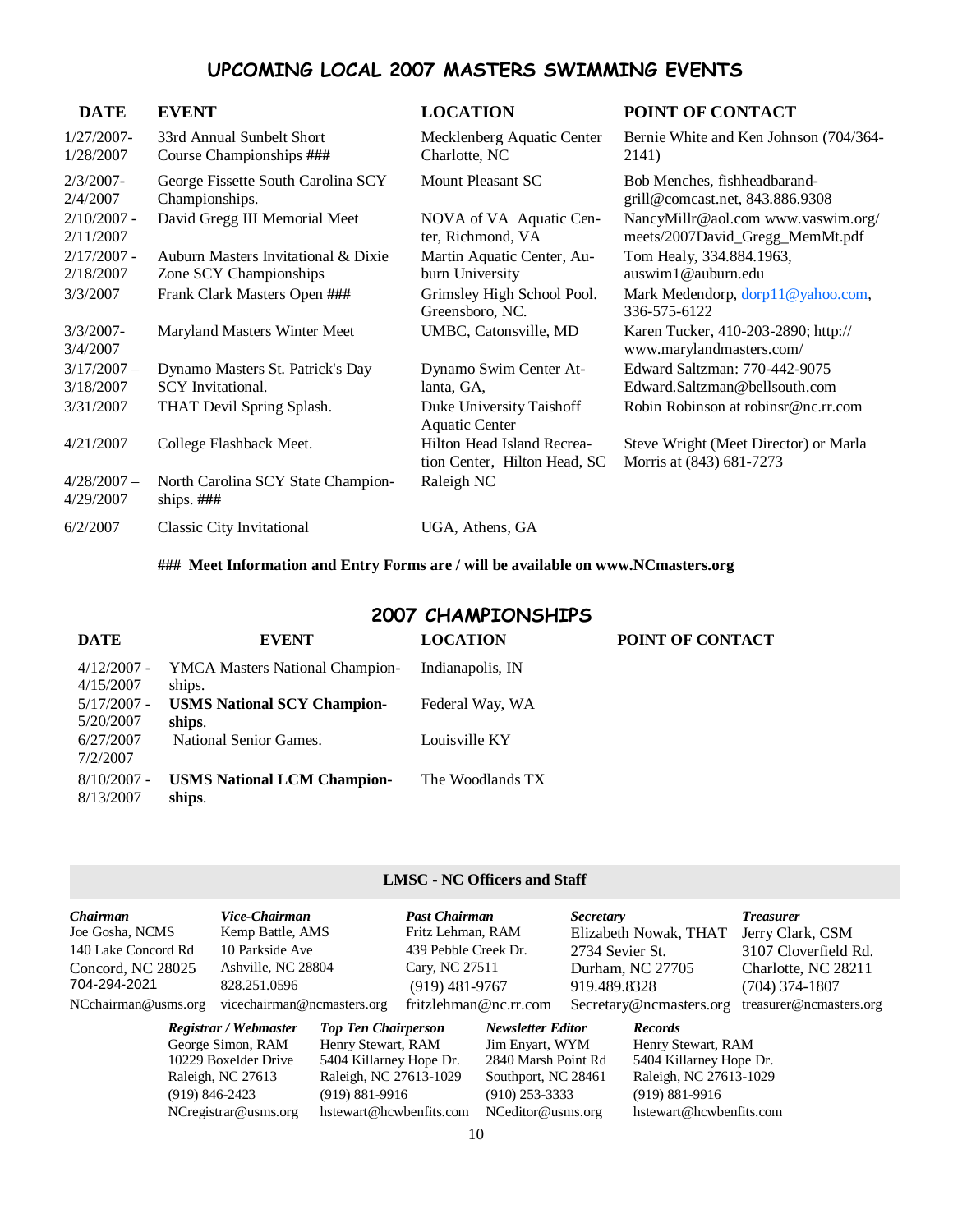# **THAT Devil Spring Splash March 31, 2007**

Sponsored by: Tar Heel Aquatic Team (THAT) Sanctioned by: LMSC for NC for USMS, Sanction # 137-03 Meet Director: Robin Robinson Meet Referees: Pending

**LOCATION:** Duke University Taishoff Aquatic Center (attached to the Wilson Recreation Center), Durham, NC; http://map.duke.edu/building.php?bid=7799;. Eight lane 25-yard competition pool with 7-foot wide lanes and a depth tapering from 4.5 feet at both ends to a depth of 7 feet in the center. The facility also features a Colorado Timing System 5000 and 8-lane scoreboard. There is ample bleacher seating for competitors and spectators.

**RULES:** USMS rules govern the meet. You must attach a copy of your 2007 USMS registration card to the entry form. No one-event USMS registrations. You must sign a waiver. Your age as of 3/31/07 determines your age group for the meet. **Except for sprint lanes in warm-up and when competing, ANY ENTRIES IN WATER MUST BE FEET FIRST.** 

**DEADLINE:** Entries must be **received** before 5:00 p.m. Saturday, March 24, 2007. No faxes accepted. Deck entries will be accepted as space allows but you are strongly encouraged to sign up in advance. If you have any questions, email Robin Robinson at robinsr@nc.rr.com.

**FEES:** Single fee of \$30.00 covers entry fee and facilities charge. Late entries are \$35.00. No charge for relays. Make checks payable to Tar Heel Aquatic Team. Meet fees are non-refundable.

**ENTRIES:** Swimmers may swim up to 5 individual events. Mail entry form and fee to Robin Robinson, 90 Cedar Hills Circle, Chapel Hill, NC 27514.

**AWARDS:** Custom awards.

**SCORING:** Individual events will be scored 9-7-6-5-4-3-2-1, relays 18-14-12-10-8-6-4-2. Meet results will be posted on www.ncmasters.org and will be sent to team representatives and the NC LMSC records chairperson.

**WARM-UP:** The pool will be open for warm-up from 10:00 – 10:50 a.m. Sprint lanes will be designated with diving allowed from 10:35 – 10:50 a.m. (25 yard, one-way). Continuous warm-up/cool down lanes will be available throughout the meet.

**SEEDING:** All events will be pre-seeded with the exception of the relays, which will be deck seeded by time. Deck entries will be added as space allows. In some cases, men and women may be combined if needed. All events will be swum slow to fast. Relays will follow USMS age groupings 25+, 35+, 45+, 55+, etc. Relay teams may be women, men or mixed.

**DIRECTIONS TO POOL:** From I40, take Highway 15/501 (Exit 270) east towards Durham. Stay on Highway15-501 Bypass to Highway 751/Cameron Blvd (Exit 107). Turn right onto Highway 751/Cameron Blvd. Proceed to second light and turn left onto Science Drive. Turn right onto Whitford Drive. Go to top of the hill, parking lot is on the right. Pool is down the hill and left of the Yoh Football Center.

**OTHER:** No food or drinks may be brought into the facility.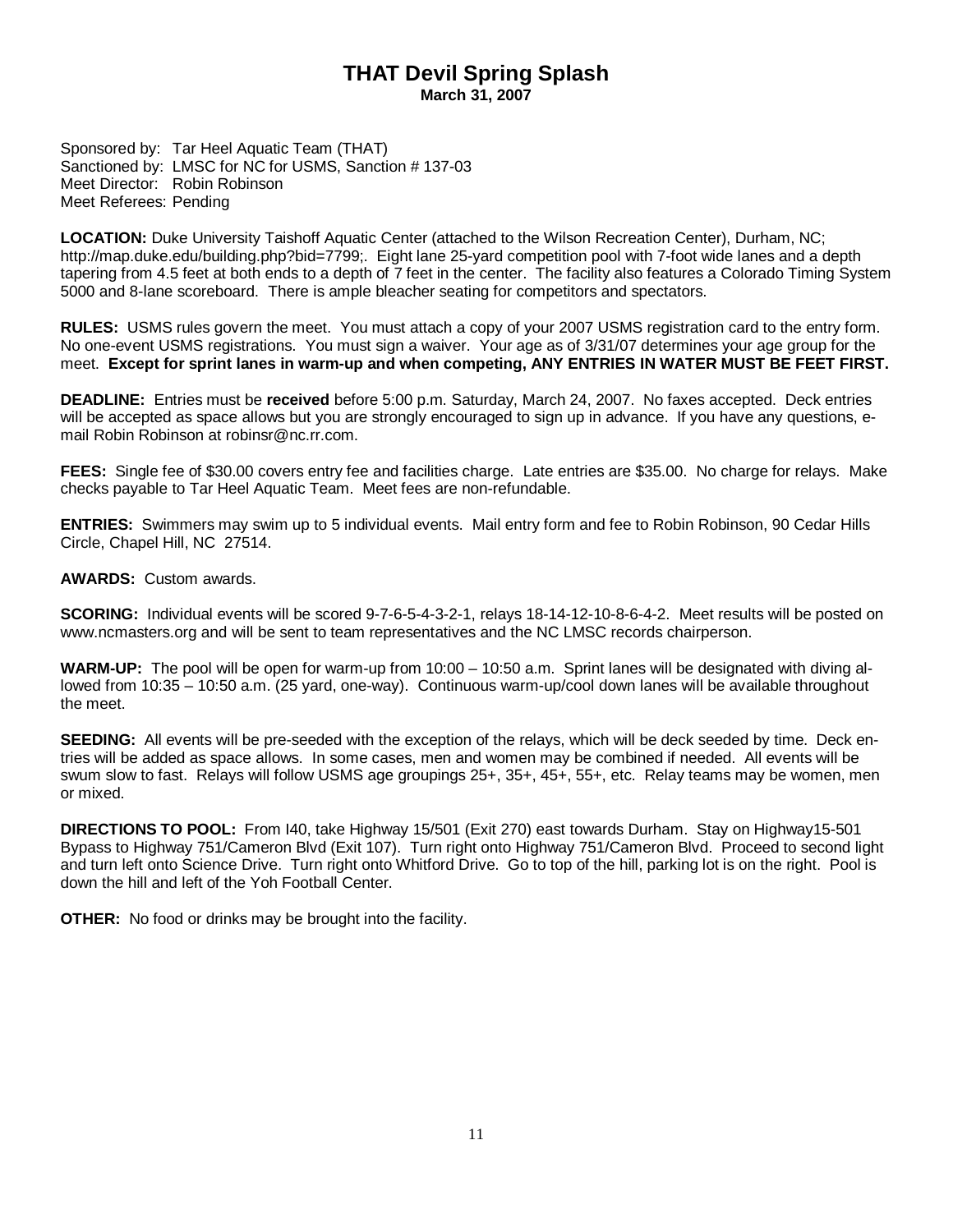# **THAT Devil Spring Splash**

**March 31, 2007** 

| Warm-ups permitted from 10:00 - 10:50 a.m. Events begin at 11:00 a.m. |                               |                |
|-----------------------------------------------------------------------|-------------------------------|----------------|
|                                                                       |                               |                |
| City/State: __________________________                                | Zip: ____________             | Phone: $($ $)$ |
|                                                                       |                               |                |
| Age as of 3/31/07: ______                                             | Date of Birth: Note of Birth: |                |
| USMS Registration #: __________                                       | Team Initials: ___________    |                |

Please circle event numbers, and specify stroke for 200 Open event:

| Women's                                    | Entry       |                                    | Men's  | Entry       |
|--------------------------------------------|-------------|------------------------------------|--------|-------------|
| Event#                                     | <u>Time</u> | <b>Event In Yards</b>              | Event# | <u>Time</u> |
| 1                                          |             | 500 Y Free                         | 2      |             |
|                                            |             | 200 Y IM                           | 4      |             |
| $\begin{array}{c} 3 \\ 5 \\ 7 \end{array}$ |             | 50 Y Fly                           | 6      |             |
|                                            |             | 400 Y Free Relay (W, M, Mixed)     | 7      |             |
|                                            |             | 10 minute break                    |        |             |
| 9                                          |             | 100 Y Breast                       | 10     |             |
| 11                                         |             | 50 Y Back                          | 12     |             |
| 13                                         |             | 100 Y Free                         | 14     |             |
|                                            |             | 10 minute break                    |        |             |
| 15                                         |             | 100 Y Fly                          | 16     |             |
| 17                                         |             | 50 Y Breast                        | 18     |             |
| 19                                         |             | 100 Y IM                           | 20     |             |
| 21                                         |             | 200 Y Free Relay (W, M, Mixed)     | 21     |             |
|                                            |             | 10 minute break                    |        |             |
| 23                                         |             | 100 Y Back                         | 24     |             |
| 25                                         |             | 50 Y Free                          | 26     |             |
| 27                                         |             | 200 Y Open -- Circle which stroke: | 28     |             |
|                                            |             | Back<br><b>Breast</b><br>Fly:      |        |             |
|                                            |             | 10 minute break                    |        |             |
| 29                                         |             | 200 Y Free                         | 30     |             |
| 31                                         |             | 400 Y IM                           | 32     |             |
| 33                                         |             | 200 Y Medley Relay (W, M, Mixed)   | 33     |             |
|                                            |             |                                    |        |             |

#### **Please read and sign:**

I, undersigned participant, intending to be legally bound, hereby certify that I am physically fit and have not been otherwise informed by a physician. I acknowledge that I am aware of all of the risks inherent in Masters Swimming (training and competition), including possible permanent disability or death, and agree to assume all of those risks. AS A CONDITION OF MY PARTICIPATION IN THE MASTERS SWIMMING PROGRAM OR ANY ACTIVITIES INCIDENT THERETO, I HEREBY WAIVE ANY AND ALL RIGHTS TO CLAIMS FOR LOSS OR DAMAGES, INCLUDING ALL CLAIMS FOR LOSS OR DAMAGES CAUSED BY THE NEGLIGENCE, AC-TIVE OR PASSIVE, OF THE FOLLOWING: UNITED STATES MASTERS SWIMMING, INC., THE LOCAL MASTERS SWIMMING COMMITTEES, THE CLUBS, HOST FACILITIES, MEET SPONSORS, MEET COMMITTEES, OR ANY INDIVIDUALS VOLUNTEER-ING OR OFFICIATING AT THE MEETS OR SUPERVISING SUCH ACTIVITIES. IN ADDITION, I AGREE TO ABIDE BY AND BE GOVERNED BY THE RULES OF USMS.

| Name (print): ___________________                                                         | Signature: | Date: |
|-------------------------------------------------------------------------------------------|------------|-------|
| Entry Fee (make check payable to Tar Heel Aguatic Team): \$30 (\$35 after March 24, 2007) |            |       |
| Mail Entry form and fee to Robin Robinson, 90 Cedar Hills Circle, Chapel Hill, NC 27514   |            |       |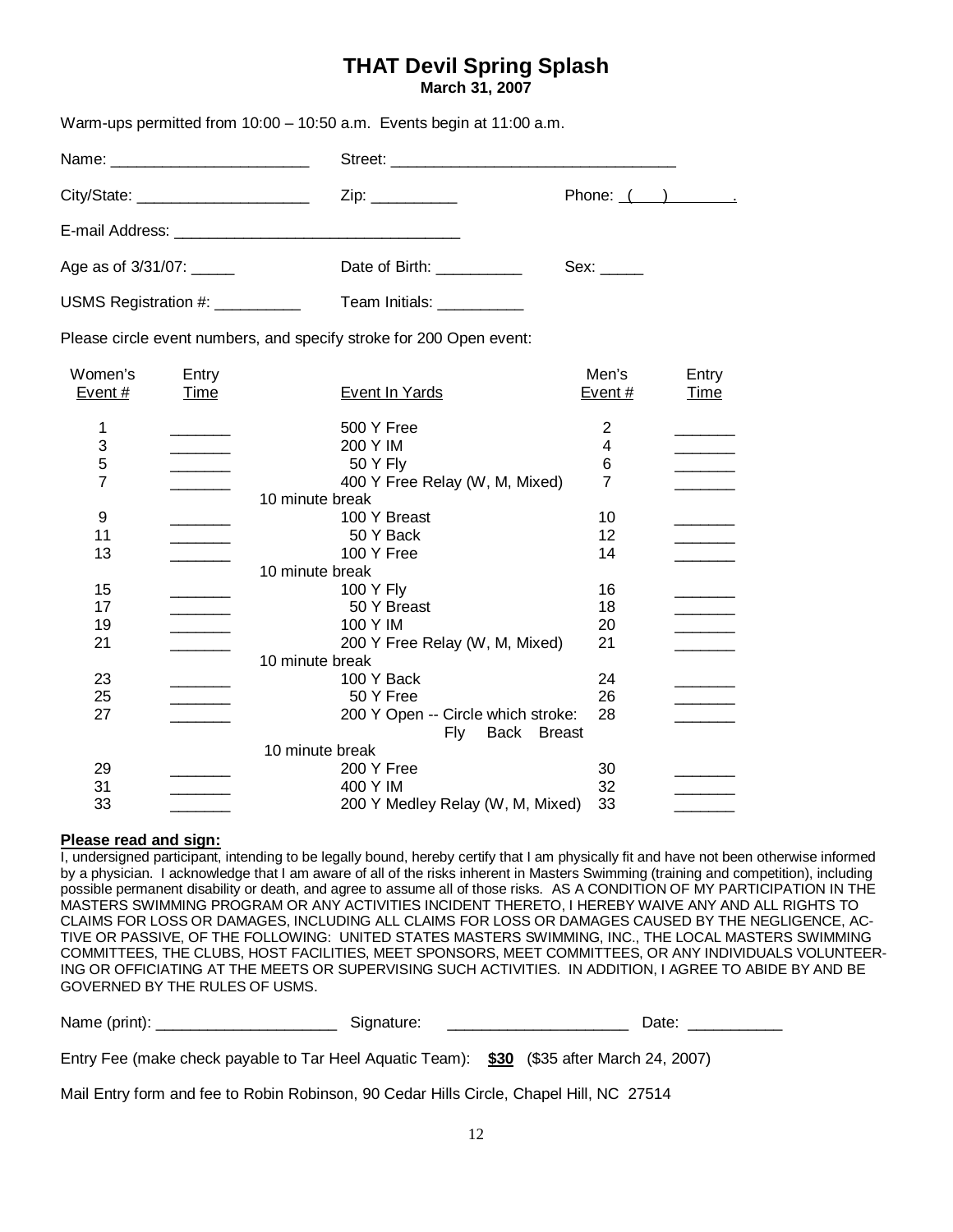# **Frank Clark Meet hosted by Triad Masters Swimming Saturday, March 3rd , 2007**

**Sanction:** Sanction by LMSC for NC for USMS, Inc. Sanction # 137-02

**Meet Director:** Mark Medendorp, dorp11@yahoo.com, 336-575-6122

**Facility:** Grimsley High School Pool. 801 Westover Terrace, Greensboro, NC. 25 yard, 8 lane racing course with attached diving well. 6 lanes will be used for competition, with one buffer lane and one warm-up/down lane attached to the diving well.

**Eligibility:** Swimmers *must* register with USMS as of the 1st day of the meet as determined by the Registrar of NCMS. NO EXCEPTIONS. USMS rules govern the meet.

**Deadline:** Entries must be received by mail (to meet director), email (dorp11@yahoo.com) or fax (336-335-2966) by Midnight on February 26, 2007. Entries received after this time and date will be handled as *deck entrie*s. Relays and deck entries **must** be submitted by 9:30 am on the day of the meet.

**Fees:** \$5.00 meet surcharge. \$3.00 per event for pre-registration. Deck entries accepted at \$5.00 per event. There are *no* relay charges. *There will be no refunds, unless the meet date is changed*. Those registering via email or fax *must* have payment ready at the time of the meet.

**Scoring and Awards:** Individual events will be scored 9-7-6-5-4-3-2-1. Ribbons given to top 8 finishers in each event.

**Seeding:** All events will be seeded by sex and time, with the exception of the following events: 500 freestyle and 1000 freestyle. These events will be seeded by time only with sexes combined. All events will be seeded slow to fast, except the 500 freestyle and 1000 freestyle which will be fast to slow. "No Time" will be placed in slow heats. Meet Director reserves the right to combine sexes in any events. There will be positive check-in for the 500 and 1000 freestyle events.

**Schedule:** Warmups will begin at 8:00 am with the first event (1000 free) starting at 8:45 am. The second warmup session will begin at the conclusion of the 1000 free, with the meet continuing at approximately 10:00 am. The diving well and one outer lane will be open during event 1. Dependent on entries and timeline, 5-10 minute breaks may be included in the event order per Meet Director. \*\*You must always enter the pool feet first (during warmups) except in sprint lanes.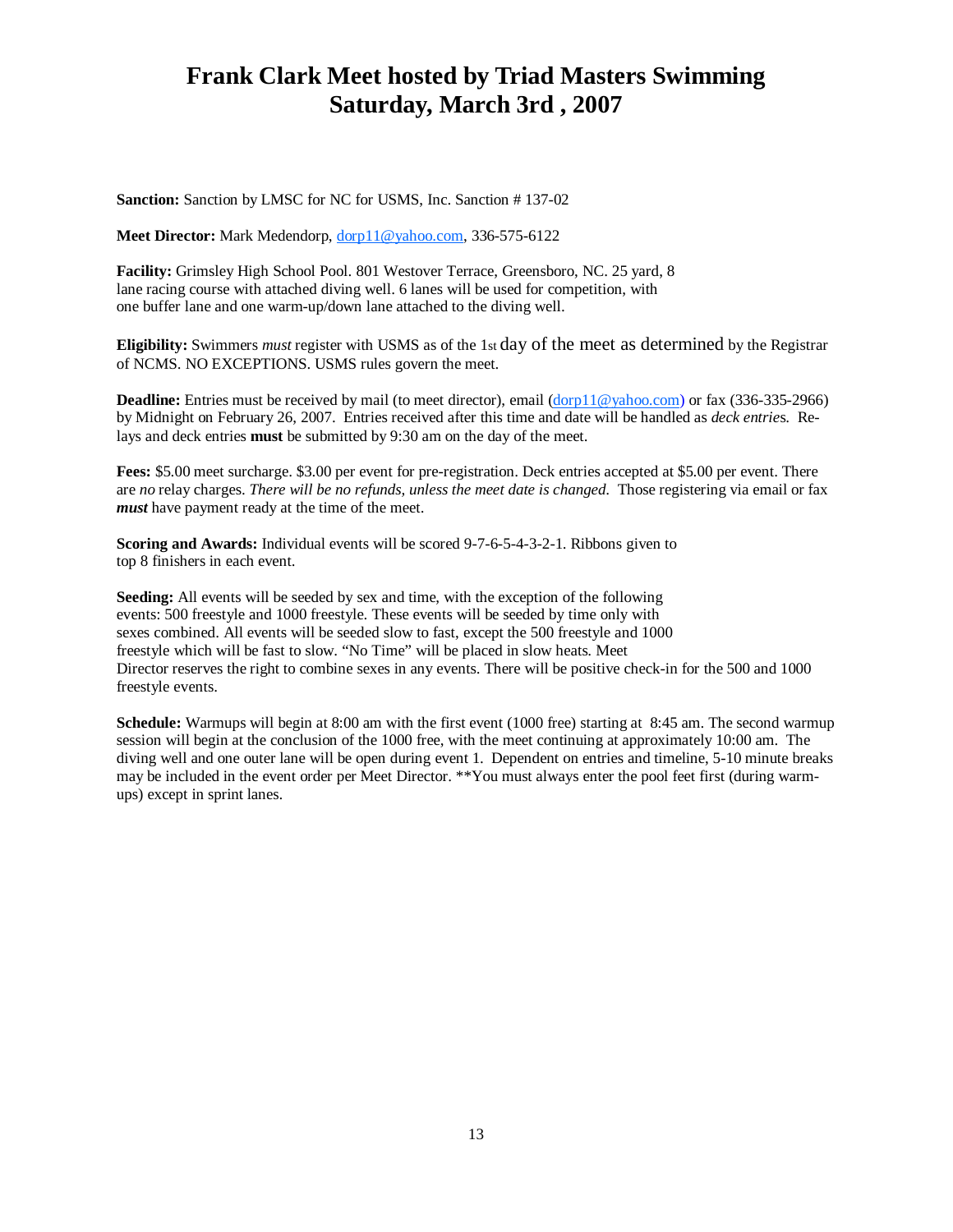# Frank Clark Meet Entry Form

**March 3, 2007** 

\*Please print legibly\*

|                                                                                             | City/State/Zip:                                         |    |                                 |                                                | <u> 2002 - Jan James James Barnett, prima politik (</u>                            |                                                                                                                                                                                                                                          |     |  |  |  |
|---------------------------------------------------------------------------------------------|---------------------------------------------------------|----|---------------------------------|------------------------------------------------|------------------------------------------------------------------------------------|------------------------------------------------------------------------------------------------------------------------------------------------------------------------------------------------------------------------------------------|-----|--|--|--|
|                                                                                             |                                                         |    | Sex: M F Age: DOB: USMS Number: |                                                |                                                                                    |                                                                                                                                                                                                                                          |     |  |  |  |
|                                                                                             |                                                         |    |                                 |                                                |                                                                                    | Phone: <u>Contract Communication</u> Email: <u>Communication Communication</u> Communication Communication Communication Communication Communication Communication Communication Communication Communication Communication Communication |     |  |  |  |
|                                                                                             |                                                         |    | Women                           | Time                                           | Event                                                                              | Time                                                                                                                                                                                                                                     | Men |  |  |  |
|                                                                                             | 1                                                       |    |                                 |                                                | 1000 Freestyle<br><b>Break</b>                                                     |                                                                                                                                                                                                                                          | 1   |  |  |  |
|                                                                                             |                                                         |    |                                 |                                                | 200 Medley Relay                                                                   |                                                                                                                                                                                                                                          |     |  |  |  |
|                                                                                             |                                                         | 7  |                                 |                                                | 50 Freestyle                                                                       |                                                                                                                                                                                                                                          | 8   |  |  |  |
|                                                                                             |                                                         | 9  |                                 | <u> 1999 - Johann John Stone</u>               | 200 IM                                                                             |                                                                                                                                                                                                                                          | 10  |  |  |  |
|                                                                                             |                                                         | 11 |                                 |                                                | 50 Backstroke                                                                      | <u> 1989 - Johann Stone, fransk politiker</u>                                                                                                                                                                                            | 12  |  |  |  |
|                                                                                             |                                                         | 13 |                                 |                                                | 100 Butterfly<br><b>Break</b>                                                      |                                                                                                                                                                                                                                          | 14  |  |  |  |
|                                                                                             | 15<br>100 Breaststroke<br><u> 1999 - Jan Barnett, f</u> |    |                                 |                                                |                                                                                    | 16                                                                                                                                                                                                                                       |     |  |  |  |
|                                                                                             |                                                         | 17 |                                 |                                                | 200 Freestyle                                                                      |                                                                                                                                                                                                                                          | 18  |  |  |  |
|                                                                                             |                                                         | 19 |                                 | $\mathcal{L} = \mathcal{L} \times \mathcal{L}$ | 100 IM                                                                             | $\overline{\phantom{a}}$ . The contract of $\overline{\phantom{a}}$                                                                                                                                                                      | 20  |  |  |  |
|                                                                                             |                                                         | 21 |                                 |                                                | 50 Butterfly                                                                       | $\overline{\phantom{a}}$                                                                                                                                                                                                                 | 22  |  |  |  |
|                                                                                             |                                                         | 23 |                                 |                                                | 100 Backstroke<br><b>Break</b>                                                     |                                                                                                                                                                                                                                          | 24  |  |  |  |
|                                                                                             |                                                         | 25 |                                 |                                                | 50 Breaststroke                                                                    | $\overline{\phantom{a}}$                                                                                                                                                                                                                 | 26  |  |  |  |
|                                                                                             |                                                         | 27 |                                 |                                                | 100 Freestyle                                                                      |                                                                                                                                                                                                                                          | 28  |  |  |  |
|                                                                                             |                                                         | 29 |                                 |                                                | 200 Open (strokes)                                                                 |                                                                                                                                                                                                                                          | 30  |  |  |  |
|                                                                                             |                                                         |    |                                 |                                                | 200 Free Relay                                                                     |                                                                                                                                                                                                                                          |     |  |  |  |
|                                                                                             |                                                         | 35 |                                 |                                                | 500 Free                                                                           | $\overline{\phantom{a}}$ . The contract of $\overline{\phantom{a}}$                                                                                                                                                                      | 35  |  |  |  |
| Number of events: $\_\_\ x$ \$3.00 each = \$<br>Meet Surcharges: $x$ \$5.00 =<br>$Total: =$ |                                                         |    | \$ 5.00<br>\$                   |                                                |                                                                                    |                                                                                                                                                                                                                                          |     |  |  |  |
|                                                                                             |                                                         |    |                                 |                                                | Mark Medendorp<br>Make Checks payable to Triad Masters Swimming (TMS) and mail to: |                                                                                                                                                                                                                                          |     |  |  |  |
|                                                                                             |                                                         |    |                                 |                                                | 213 Leftwich St.                                                                   |                                                                                                                                                                                                                                          |     |  |  |  |
|                                                                                             |                                                         |    |                                 |                                                |                                                                                    | Greensboro, NC 27401                                                                                                                                                                                                                     |     |  |  |  |

SWIMMING COMMITTEES, THE CLUBS, HOST FACILITIES, MEET SPONSORS, MEET COMMITTEES, OR ANY INDIVIDUALS OFFICIATING AT THE MEET OR SUPERVISING SUCH ACTIVITIES. In addition, I agree to abide and be governed by the rules of USMS.

Signature: \_\_\_\_\_\_\_\_\_\_\_\_\_\_\_\_\_\_\_\_\_\_\_\_\_\_\_\_\_ Date: \_\_\_\_\_\_\_\_\_\_\_\_\_\_\_\_\_\_\_\_\_\_\_\_\_\_\_\_\_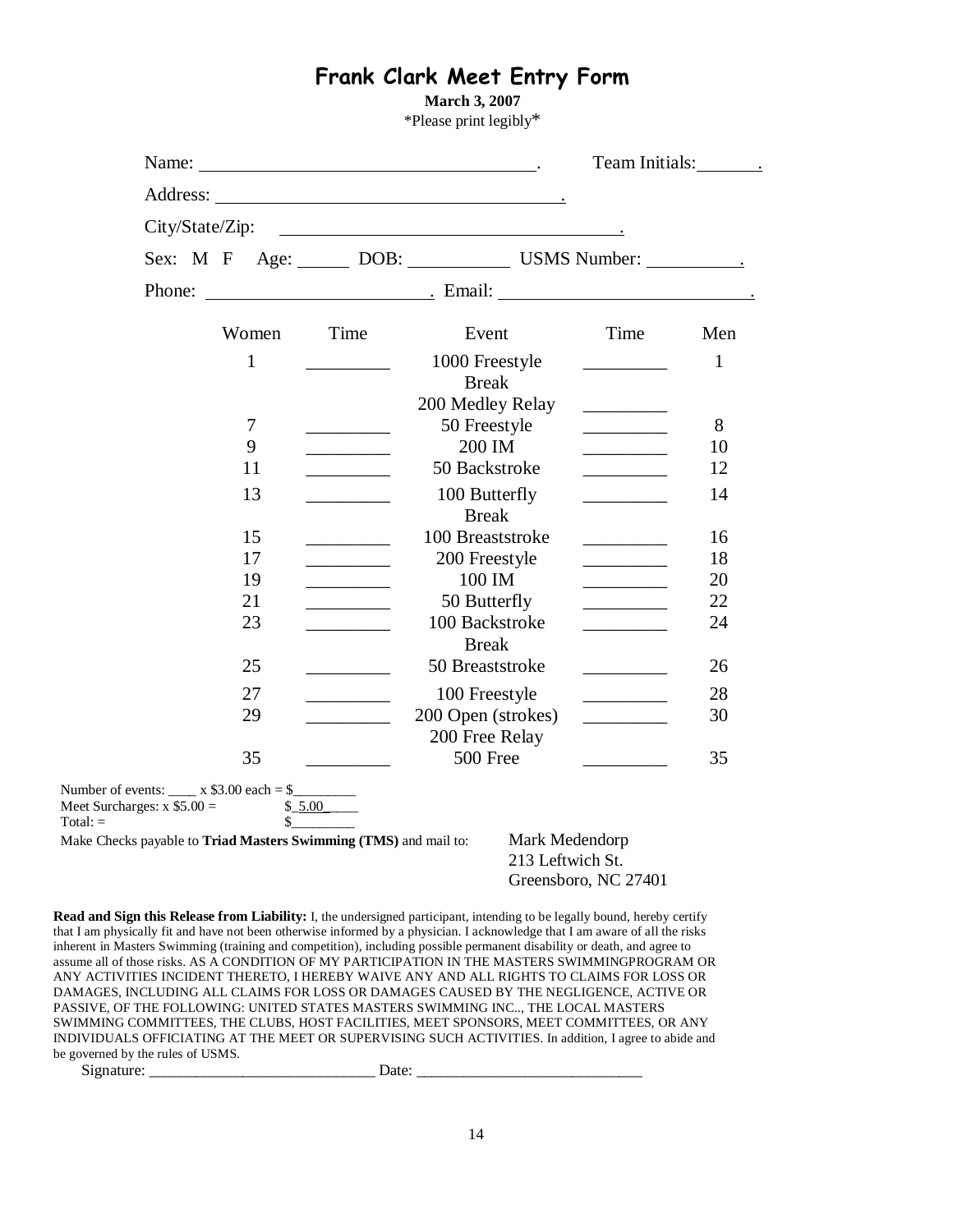# **CHARLOTTE SWIM MASTERS LLC**

# **SUNBELT CHAMPIONSHIP**

# **January 27-28, 2007**

Sanction: Sanction by LMSC for NC for USMS, Inc. Sanction # 137-01

Meet Bernie White and Ken Johnson (704/364-2141) Meet Referee: Marty Fehr

Directors:

- Facility: Mecklenburg County Aquatic Center, 800 East Second Street, Charlotte NC. (704) 336-3483 The pool is 50 meters by 25 yards, with a bulkhead dividing the competition area into an 8 x 25 yard course. Continuous warm up/down lanes available in separate tank. Parking is across the street on Saturday. The pool length has been certified with USMS.
- Rules: Swimmers must be registered with USMS for 2007. USMS One Day Registration forms will not be allowed for this meet. USMS rules govern the meet. Swimmers are limited to 5 individual events per day. **You must enter the pool feet first except in sprint lanes. No paddles or kickboards are allowed when warming up.**

Deadline: Entries must be received by 5:00pm EDT January 21, 2007.

Fees: Individual event charge is \$3.00. Relay charge is \$4.00. There will be no refunds unless the meet date is cancelled, in which case the surcharge will be retained but individual entry fees will be refunded.

Scoring & Awards Individual events will be scored 9-7-6-5-4-3-2-1; relays doubled. No ribbons or individual high point awards will be given, but a paper plaque for peel-off stickers will be given to all entrants. Team awards will be given for places 1-3 for both in-state teams and out-of-state teams.

- Seeding: All events will be seeded by sex and time, with the exception of the following events; 1650, 1000, 500 free and 400 IM. **In order to be seeded in the 400 IM and the 500 free, you must re-confirm at the pool that you will swim.** These events will be seeded by time only with the sexes combined. All events will be seeded slow to fast **except the 500 free, which will be seeded fast to slow**. "No Time" is not allowed. The Meet Director reserves right to combine sexes in any other events.
- Schedule: Saturday morning: Warm up 8:00am; first heat of the distance events start 8:45am. The pool will be open at 7:30 am. Saturday afternoon: Warm up 11:30am; first heat starts 12:30pm. Sunday morning: Warm up 8:00am; first heat starts 8:45am.
- Lodging: Hampton Inn \$79 (breakfast free) 704-373-0917. Hilton Garden Inn \$79 (pay for breakfast). Mention Masters Swimming. Both within walking distance to pool. Call before January 21st to get the special rates. Adams Mark has changed to The Blake and the cost is \$99 per night.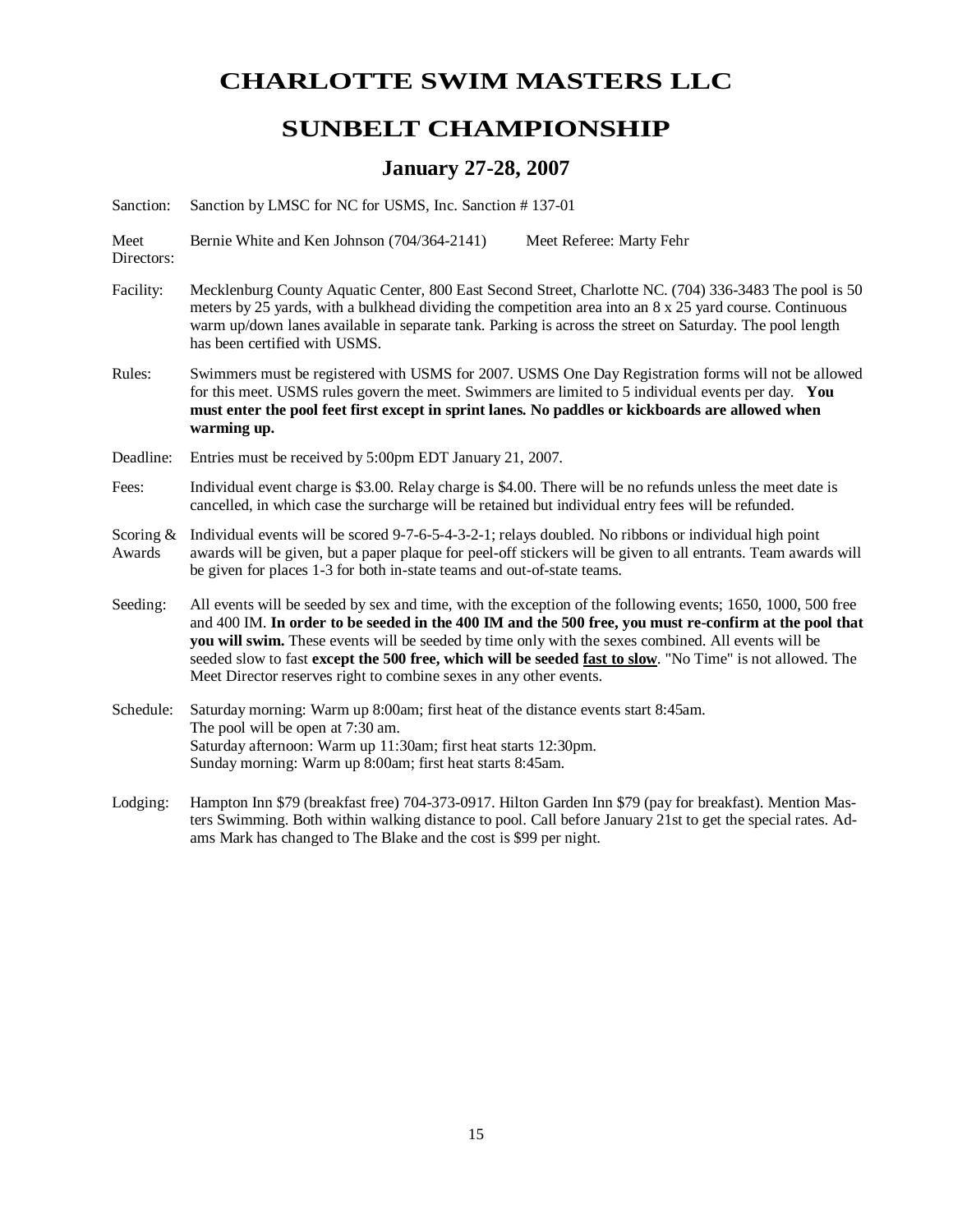# 2007 SUNBELT CHAMPIONSHIP ENTRY FORM

#### *Please Print Legibly*

| Name:   |  |                                               |  |  |
|---------|--|-----------------------------------------------|--|--|
| Street: |  |                                               |  |  |
|         |  | $Sex: M \quad F \qquad Day Phone (\_\_) \_\_$ |  |  |

E-mail address: \_\_\_\_\_\_\_\_\_\_\_\_\_\_\_\_\_\_\_\_\_\_\_\_\_\_\_\_\_\_\_\_\_\_\_\_\_\_\_\_\_\_\_\_\_\_\_\_\_\_\_\_\_\_\_\_\_\_\_\_\_\_\_\_\_\_\_\_\_\_ **WRITE CLEARLY**

2007 USMS registration number: \_**\_\_\_\_\_\_\_\_\_\_\_\_\_\_\_\_\_\_\_\_\_\_\_\_\_\_\_\_\_\_\_\_\_\_\_\_\_\_\_\_\_\_\_\_\_\_** (please attach copy of your card)

|                |                | Saturday January 27, 2007,<br>Warm up 8:00 am,<br>Meet start at 8:45am |             |                                                                          |                    |                     | Sunday January 28, 2007,<br>Warm up 8:00am,<br>Meet start 8:45am                               |             |
|----------------|----------------|------------------------------------------------------------------------|-------------|--------------------------------------------------------------------------|--------------------|---------------------|------------------------------------------------------------------------------------------------|-------------|
| W              | M              | Event                                                                  | <b>Time</b> |                                                                          | W                  | M                   | Event                                                                                          | <b>Time</b> |
| $\mathbf 1$    | $\mathbf{1}$   | 1,650 yd Freestyle Lim-<br>ited to first 24 entries                    |             |                                                                          | 21                 | 22                  | 50 yd Butterfly                                                                                |             |
| $\overline{2}$ | $\overline{2}$ | 1,000 yd Freestyle Lim-<br>ited to first 40 entries                    |             |                                                                          | 23                 | 24                  | 200 yd IM                                                                                      |             |
|                |                | Warmup 11:30 am,<br>Meet start at 12:30pm                              |             |                                                                          | 25                 | 26                  | 50 yd Backstroke                                                                               |             |
| 3              | $\overline{4}$ | 100 yd Butterfly                                                       |             |                                                                          |                    |                     | <b>Break</b>                                                                                   |             |
| 5              | 6              | 50 yd Breaststroke                                                     |             |                                                                          | 27                 | 27                  | 200 yd Mixed Free<br>Relay                                                                     |             |
| $\tau$         | 8              | 200 yd Medley Relay                                                    |             |                                                                          | 28                 | 29                  | 100 yd Breaststroke                                                                            |             |
| 9              | 10             | 100 yd Backstroke                                                      |             |                                                                          | 30                 | 31                  | 200 yd Backstroke                                                                              |             |
| 11             | 11             | 400 yd IM                                                              |             |                                                                          | 32                 | 33                  | 100 yd Freestyle                                                                               |             |
|                |                | <b>Break</b>                                                           |             |                                                                          | 34                 | 35                  | 200 yd Butterfly                                                                               |             |
| 12             | 13             | 50 yd Freestyle                                                        |             |                                                                          | 36                 | 37                  | 200 yd Freestyle Re-<br>lav                                                                    |             |
| 14             | 15             | 200 yd Breaststroke                                                    |             |                                                                          | 38                 | 38                  | 500 yd Freestyle<br>seeded fast to slow                                                        |             |
| 16             | 17             | 200 yd Freestyle                                                       |             | @ $$3.00 each = $$<br>Number of Events:                                  |                    |                     |                                                                                                |             |
| 18             | 19             | 100 yd IM                                                              |             | @ \$ 8.00<br>Surcharge<br>$= 8.00$<br>T-Shirt Size<br>@ \$10.00 $each =$ |                    |                     |                                                                                                |             |
| 20             | 20             | 200 yd Mixed Medley Relay                                              |             | <b>TOTAL</b>                                                             |                    |                     |                                                                                                |             |
|                |                |                                                                        |             |                                                                          | <b>Jerry Clark</b> | Charlotte, NC 28202 | <b>Checks to Charlotte Swim Masters LLC and mail to:</b><br>128 South Tryon Street, Suite 1565 |             |

**Read and Sign** this Release from Liability: I, the undersigned participant, intending to be legally bound, hereby certify that I am physically fit and have not been otherwise informed by a physician. I acknowledge that I am aware of all the risks inherent in Masters Swimming (training and competition), including possible permanent disability or death, and agree to assume all of those risks. AS A CONDITION OF MY PARTICIPATION IN THE MASTERS SWIMMING PROGRAM OR ANY AC-TIVITIES INCIDENT THERETO, I HEREBY WAIVE ANY AND ALL RIGHTS TO CLAIMS FOR LOSS OR DAMAGES, INCLUDING ALL CLAIMS FOR LOSS OR DAMAGES CAUSED BY THE NEGLIGENCE, ACTIVE OR PASSIVE, OF THE FOLLOWING: UNITED STATES MASTERS SWIMMING INC., THE LOCAL MASTERS SWIMMING COMMITTEES, THE CLUBS, HOST FACILITIES, MEET SPONSORS, MEET COMMITTEES OR ANY INDIVIDUALS OFFICIATING AT THE MEET OR SUPERVISING SUCH ACTIVITIES. In addition I agree to abide and be governed by the rules of USMS.

**Signature: \_\_\_\_\_\_\_\_\_\_\_\_\_\_\_\_\_\_\_\_\_\_\_\_\_\_\_\_\_\_\_\_\_\_\_\_\_\_\_\_\_\_\_\_\_\_\_\_\_\_\_\_\_\_\_\_Date: \_\_\_\_\_\_\_\_\_\_\_\_\_\_\_\_\_\_\_\_\_\_**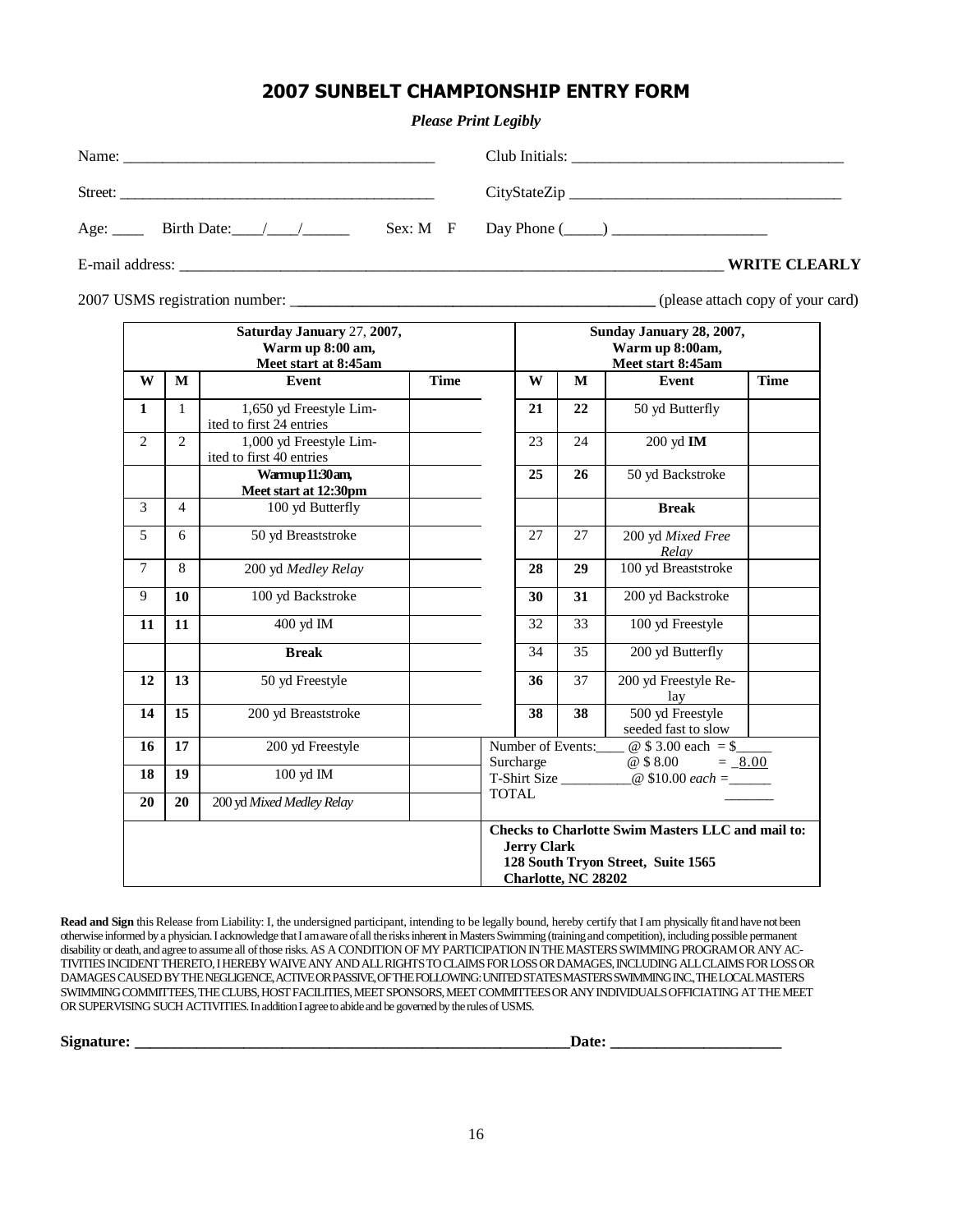

# **2007 Membership Application**

 \_\_\_Renewal – my last USMS number was \_\_\_\_\_\_\_\_\_\_\_\_\_\_ \_\_\_New registration

#### **Register with the same name you will use for competition. Please print clearly.**

| Last Name                                                                   |     |                         | <b>First Name</b> | MI    |  |  |
|-----------------------------------------------------------------------------|-----|-------------------------|-------------------|-------|--|--|
| <b>Street Address</b>                                                       |     |                         |                   |       |  |  |
|                                                                             |     |                         |                   |       |  |  |
| City/State/Zip                                                              |     |                         |                   | Phone |  |  |
|                                                                             |     |                         |                   |       |  |  |
| Date of Birth (mm/dd/yy)                                                    | Age | Sex (circle)            | E-mail address    |       |  |  |
|                                                                             |     | M<br>F                  |                   |       |  |  |
| North Carolina Masters Swimming Club (default), NCMS chapter, or unattached |     | Today's Date (required) |                   |       |  |  |
|                                                                             |     |                         |                   |       |  |  |

WAIVER: I the undersigned participant, intending to be legally bound, hereby certify that I am physically fit and have not been otherwise informed by a physician. I acknowledge that I am aware of all the risks inherent in Masters swimming (training and competition) including possible permanent disability or death, and agree to assume all of those risks. AS A CONDITION OF MY PARTICIPATION IN THE MASTERS SWIMMING PROGRAM OR ANY ACTIVITIES INCIDENT THERETO, I HEREBY WAIVE ANY AND ALL RIGHTS TO CLAIMS FOR LOSS OR DAMAGES, INCLUDING ALL CLAIMS FOR LOSS OR DAMAGES CAUSED BY THE NEGLI-GENCE, ACTIVE OR PASSIVE, OF THE FOLLOWING: UNITED STATES MASTERS SWIMMING, INC., THE LOCAL MASTERS SWIMMING COMMITTEES, THE CLUBS, HOST FACILITIES, MEET SPONSORS, MEET COMMITTEES, OR ANY INDIVIDUALS OFFICIATING AT THE MEETS OR SUPERVISING SUCH AC-TIVITES. In addition, I agree to abide by and be governed by the rules of USMS.

# Signature (*required*):

 **Fees when registering between the dates** 

I wish to contribute \$1.00 (or \$\_\_\_\_\_\_\_\_) to the International Swimming Hall of Fame Foundation. I have added

this amount to my 2007 registration fees.

| I wish to contribute \$1.00 (or \$<br>to the<br>United States Masters Swimming Foundation. I have added | 2007 Yearly Fees & effective date<br>11/1/06 to 12/31/07 |         | End of 2007 Discount & effective date<br>9/1/07 to 12/31/07 |                                                                             |  |
|---------------------------------------------------------------------------------------------------------|----------------------------------------------------------|---------|-------------------------------------------------------------|-----------------------------------------------------------------------------|--|
| this amount to my 2007 registration fees.<br>coach Masters swimmers.                                    | USMS fee                                                 | \$20.00 | USMS fee                                                    | \$15.00                                                                     |  |
| l am a Swimming Official with                                                                           | LMSC fee                                                 | \$10.00 | LMSC fee                                                    | \$5.00                                                                      |  |
|                                                                                                         |                                                          |         |                                                             |                                                                             |  |
| Please check:                                                                                           | <b>Total Fee</b>                                         | \$30.00 | <b>Total Fee</b>                                            | \$20.00                                                                     |  |
|                                                                                                         |                                                          |         |                                                             | Total fee must be paid, Membership expires December 31 <sup>st</sup> , 2007 |  |

I wish to receive my LMSC's newsletter by \_\_\_\_\_ Email or by hard copy \_\_\_\_\_ via US Postal Service bulk mail

On rare occasions, USMS may need to inform me of an important issue, I DO/ DO NOT wish to receive them. A USMS sponsor may wish to offer you information emailed from the USMS National Office, I DO / DO NOT wish to receive them. (**Email addresses are not supplied to the sponsor**.)

Benefits of Membership include: A subscription to USMS's magazine, USMS SWIMMER, during the length of the membership year (\$8.00 of the annual dues is designated for the magazine subscription), and periodic mailings from the Local Masters Swimming Committee.

USMS Registered swimmers are covered with secondary accident insurance: 1) in practices supervised by a USMS member or USA Swimming certified coach where all swimmers are USMS registered. 2) in USMS sanctioned meets where all competitors are USMS registered.

Please allow 2 weeks processing time.

17  **10229 Boxelder Dr Please make check for total fee plus any donation amounts payable to: LMSC for NC Mail check and completed form to: George S. Simon Registrar, LMSC for NC Raleigh, NC 27613-6139**